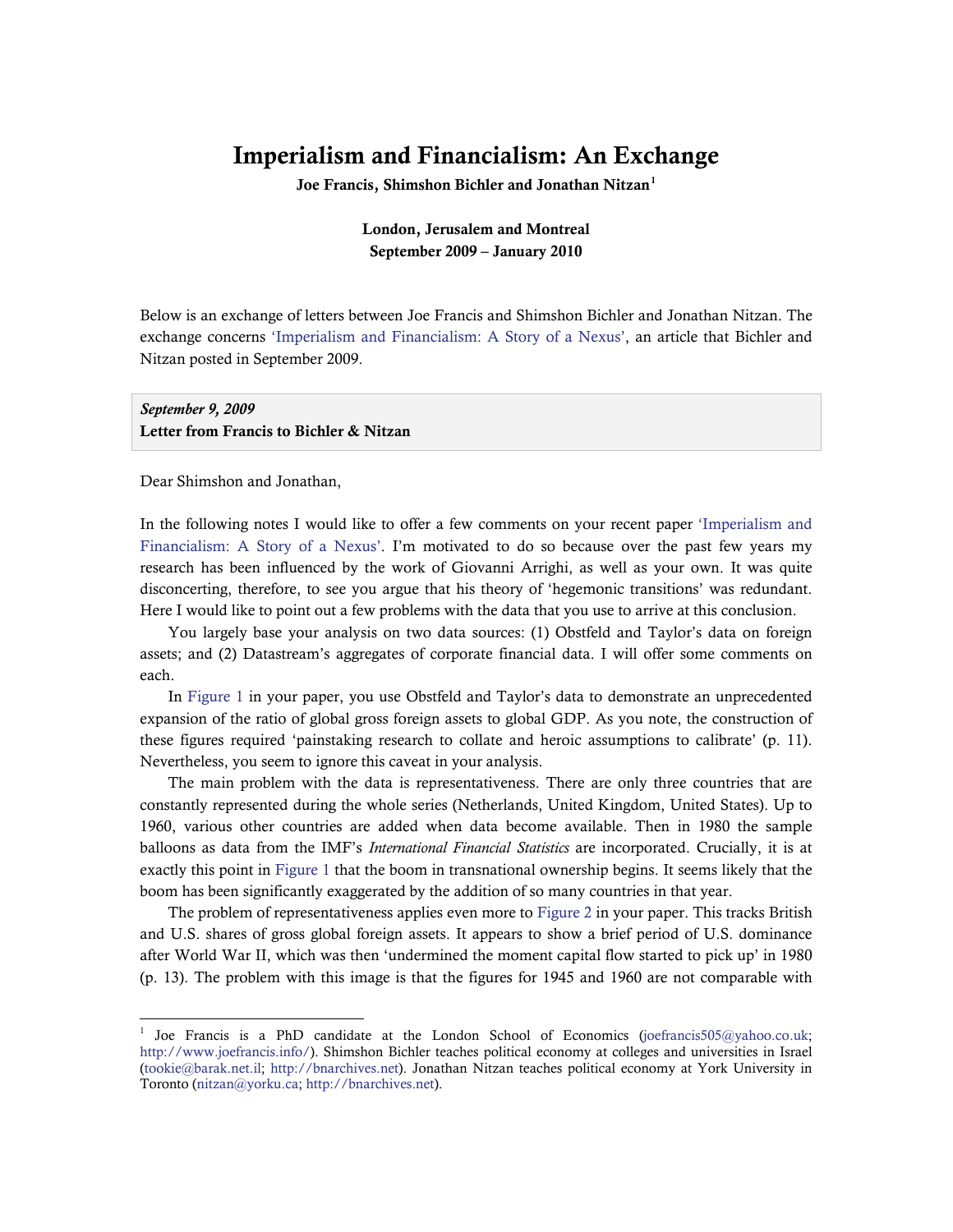that of 1980. For instance, the data for 1945 include just the three core countries, plus the category of 'others' (i.e. non-OECD countries). Thus, continental Europe (apart from the Netherlands) and Japan are excluded. In 1960, other than the addition of Germany, the situation is the same. The magnitude of U.S. dominance during these years is therefore something of a mirage, the result of the absence of other countries from the sample.

<span id="page-1-0"></span>A more accurate comparison would be between 1938 and 1980, years for which there is more complete coverage (see [Table 1](#page-1-0) below). While there are some interesting observations that can be made about this comparison, a sharp decline in the U.S. share of global foreign assets isn't one of them.

|                      | 1938  | 1980  |
|----------------------|-------|-------|
| <b>United States</b> | 20.0  | 27.7  |
| United Kingdom       | 39.8  | 19.7  |
| Other Europe         | 8.0   | 18.0  |
| France               | 6.8   | 9.6   |
| Germany              | 1.2   | 9.2   |
| Japan                | 2.1   | 5.7   |
| Netherlands          | 8.3   | 3.5   |
| Canada               | 3.3   | 3.3   |
| Others               | 10.4  | 3.4   |
| Total                | 100.0 | 100.0 |

Table 1 Shares of Global Gross Foreign Assets

SOURCE: Maurice Obstfeld & Alan M. Taylor (2002) ['Globalization and Capital Markets'](http://www.nber.org/papers/w8846), NBER Working Paper 8846, March, pp. 22-23, Table 2.

[Table 2,](#page-1-1) meanwhile, illustrates what Obstfeld and Taylor's data would look like if the same sample were used for the whole period 1938-1995. Here all the countries which are absent from 1945 have been excluded from every year. Once again, when comparable data are used, there doesn't appear to have been a great reduction in the U.S. share of global gross foreign assets.

<span id="page-1-1"></span>

|                      | 1938  | 1945  | 1960  | 1980  | 1985  | 1990  | 1995  |
|----------------------|-------|-------|-------|-------|-------|-------|-------|
| <b>United States</b> | 25.4  | 43.5  | 51.5  | 51.0  | 52.9  | 47.7  | 48.6  |
| United Kingdom       | 50.7  | 40.3  | 21.4  | 36.3  | 34.9  | 38.5  | 36.1  |
| Netherlands          | 10.6  | 10.5  | 22.3  | 6.5   | 7.2   | 9.1   | 10.3  |
| Others               | 13.3  | 5.7   | 4.8   | 6.2   | 5.0   | 4.7   | 4.9   |
| Total                | 100.0 | 100.0 | 100.0 | 100.0 | 100.0 | 100.0 | 100.0 |

Table 2 Standardised Shares of Global Gross Foreign Assets, 1938-1995

SOURCE: Calculated from Maurice Obstfeld & Alan M. Taylor (2002) '[Globalization and Capital](http://www.nber.org/papers/w8846)  [Markets'](http://www.nber.org/papers/w8846), NBER Working Paper 8846, March, pp. 22-23, Table 2.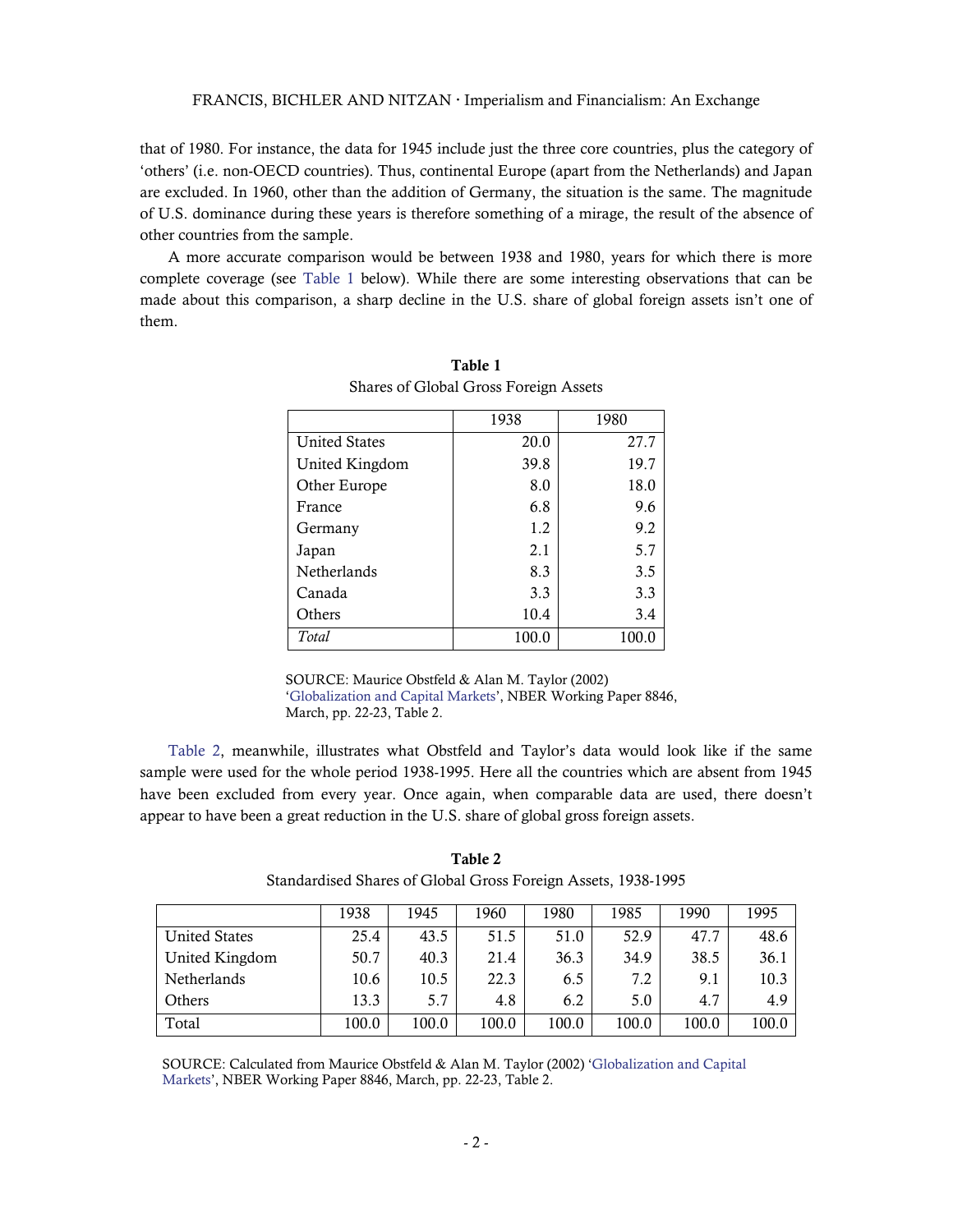Regarding Datastream, I don't currently have access to it, so there are limitations on what I can say. Nevertheless, there is one immediate observation that comes from my previous research on Argentina. According to Datastream, *Argentina had no stock market prior to 1988*. In other words, Datastream contains no data for Argentine stocks prior to that year. Only in the 1990s did it expand to include data on many Argentine corporations. This suggests an initial problem with [Figure 3](http://bnarchives.yorku.ca/267/05/if_fig3_global_net_profit_share_by_region.jpg) in your paper. The apparent increase in the Third World's share of global net profit in the 1990s may just be the result of the expansion of Datastream's coverage.

<span id="page-2-0"></span>The other thing that struck me about [Figure 3](http://bnarchives.yorku.ca/267/05/if_fig3_global_net_profit_share_by_region.jpg) is the sharp decline in the U.S. share of global net profit after 1985. As you put it, 'During the second half of the 1980s, the net profit share of U.S.-listed firms plummeted, falling to 36% [from roughly 60%] in less than a decade' (p. 15). This fall coincides with the devaluation of the U.S. dollar after the 'Plaza Accord' of September 1985. Indeed, [Figure 1](#page-2-0) below suggests that the decline in U.S. power (as measured by its share of global net profit) was largely brought about by this devaluation. That, at least, would be the implication of [Figure 1](#page-2-0) (assuming that net profit share is an accurate measure of global power).





SOURCE: U.S. net profits is the annual average of the monthly data taken from the on-line spreadsheet for Simshon Bichler & Jonathan Nitzan (2009) 'Imperialism and Financialism: A Story of a Nexus', Jerusalem & Montreal, September (http://bnarchives.yorku.ca/267/); the exchange rate is from www.measuringworth.com.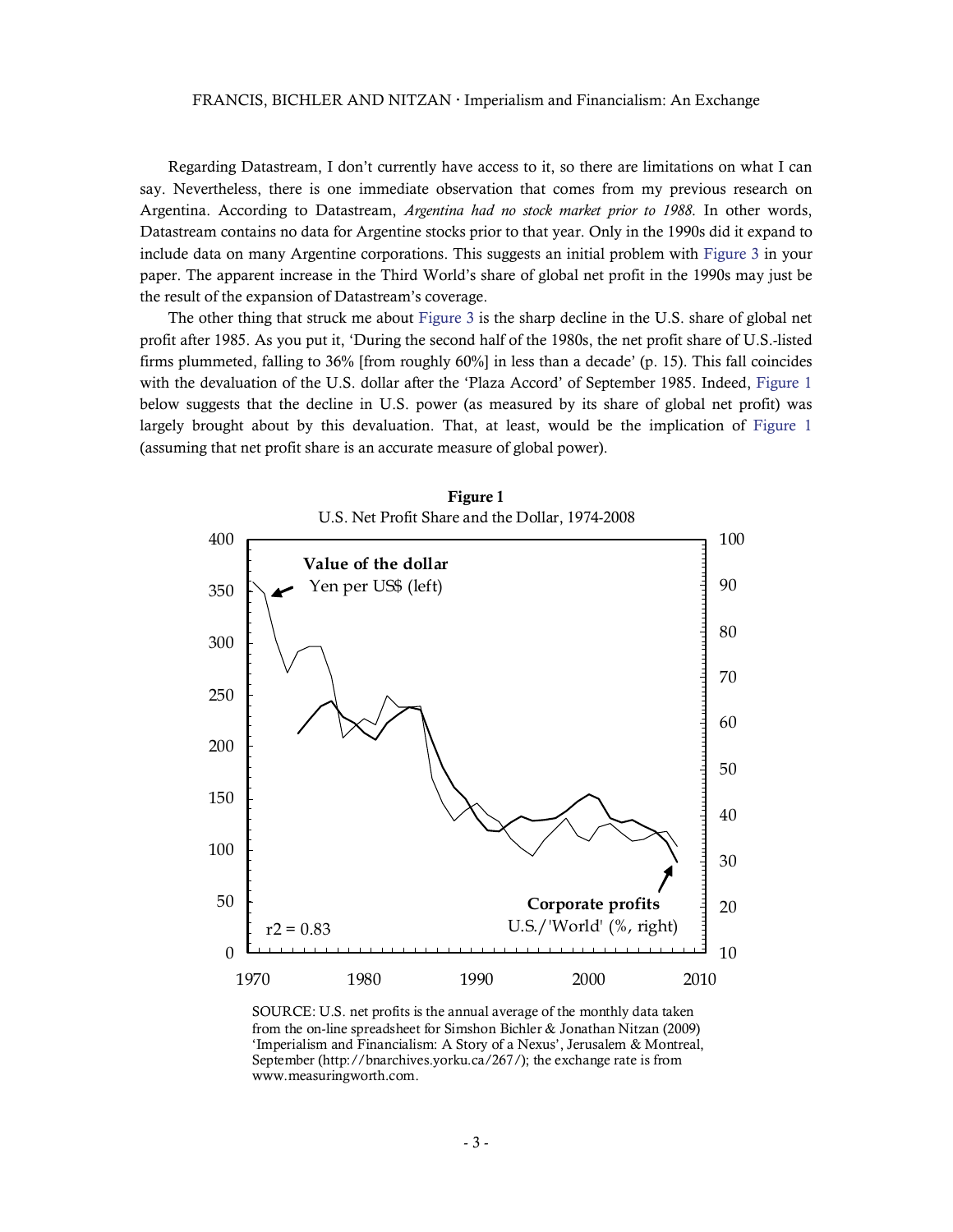The correlation between the decline of the U.S. profit share and the exchange rate raises questions that could have significant theoretical implications. One possibility is that the devaluation of the dollar actually increased the power of big business within U.S. society. The external assets and income flows of the larger, more transnationalised corporations would have increased in value relative to those of smaller, more domestically-based companies, as well as to the wages of labour. But this interpretation brings us quite a long way from the view that financialisation has damaged U.S. capital. Indeed, to paraphrase you (p. 17), it is precisely when we cease to take the 'nationality of capital' at face value that it becomes possible to see that 'financialisation' *has* worked for the hegemonic power, or at least its dominant capital.

Finally, there is little that I can currently say about the data in [Figure 4](http://bnarchives.yorku.ca/267/06/if_fig4_fire_corporations_share_of_total_net_profit.jpg) in your paper. Next month, when I have access to Datastream again, I will look at these figures, and try to identify which were the leading centres of 'financialism'.

For now, suffice to say that the trend shown in [Figure 4](http://bnarchives.yorku.ca/267/06/if_fig4_fire_corporations_share_of_total_net_profit.jpg) may not be as problematic as you claim. The image of the United States being 'dragged' into financialisation by the rest of the world is quite compatible with Arrighi's theory of hegemonic transitions. Arrighi does *not* claim that the 'financial expansion itself is led by the hegemonic state in an attempt to arrest its own decline' (p. 10). Rather, financial expansion is presented as something that the U.S. government was inextricably drawn into, through processes beyond its control:

The formation of the Eurodollar or Eurocurrency market was the unintended outcome of the expansion of the US regime of accumulation. An embryonic 'dollar depositmarket' first came into existence in the 1950s as a direct result of the Cold War. . . .

Communist dollar balances were very small and Eurocurrency markets would never have become a dominant factor in world finance were it not for the massive migration of US corporate capital to Europe in the late 1950s and early 1960s. Large US multinationals were among the most important depositors in the New York money market. It was only natural, therefore, that the largest among New York's banks would promptly enter the Eurodollar market, not just to take advantage of the lower costs and greater freedom of action afforded by offshore banking, but also to avoid major losses in deposits. And so they did, controlling a 50 per cent share of the Eurodollar business by 1961.

… [T]his amassing of liquid funds in Eurodollar markets became truly explosive only from 1968 onwards. The question then arises of what provoked this sudden explosion, which quickly became the single most important factor in the destabilization and eventual destruction of the post-war world monetary order. Since at this time US transnational corporations probably were the most important depositors in Eurodollar markets, the explosion must be traced to some change in the conditions of their self-expansion.<sup>[2](#page-3-0)</sup>

<span id="page-3-0"></span><sup>2</sup> Giovanni Arrighi (1994) *The Long Twentieth Century: Money, Power, and the Origins of Our Times*, London & New York: Verso, pp. 301-303.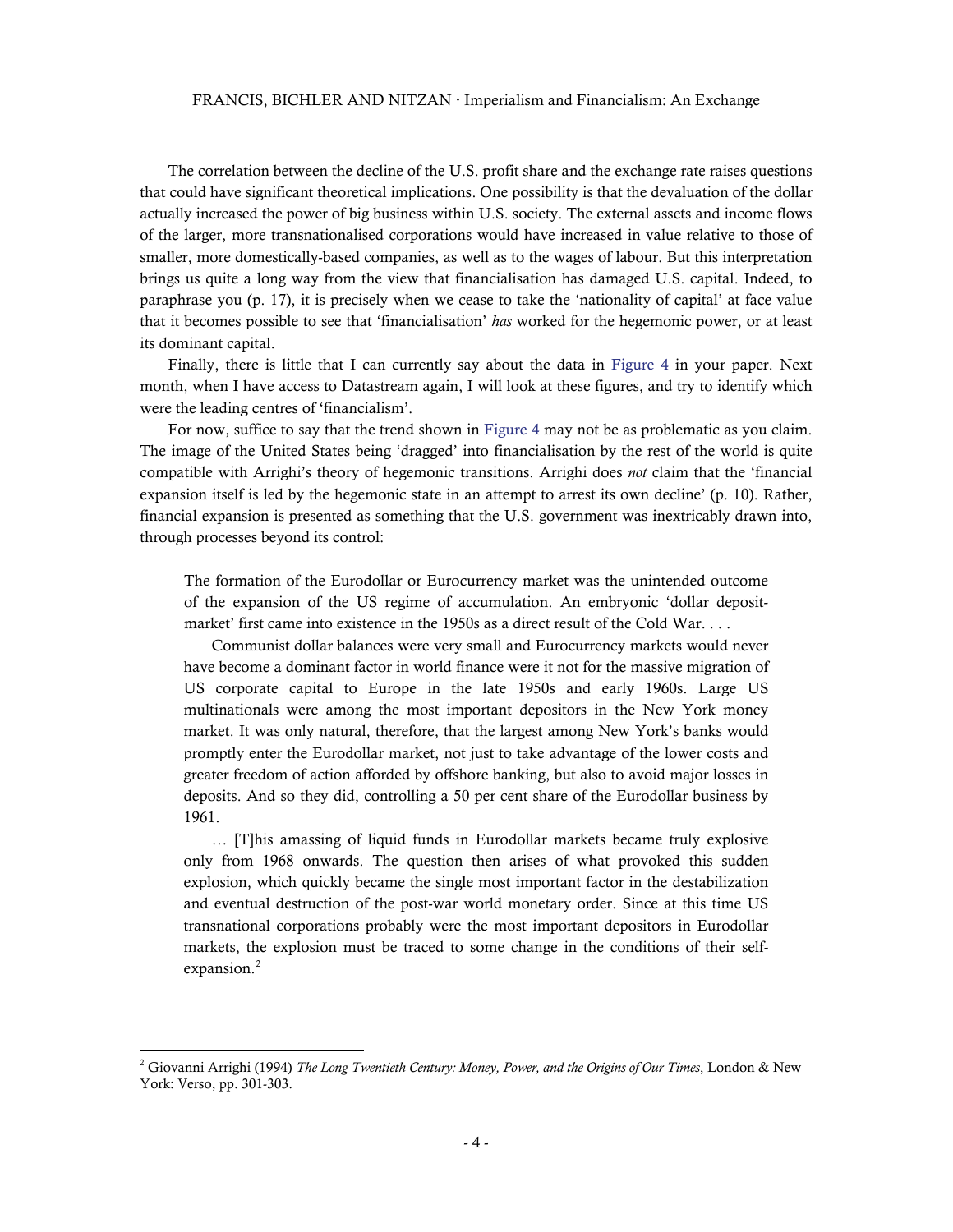Arrighi's answer is that the 'financial expansion' was a response to a profitability crisis that afflicted U.S. big business in the late 1960s and '70s. Rising wages and increased competition squeezed profits, leading transnational corporations to move away from 'productive activities' towards more speculative investments.

This account of financialisation is fully compatible with [Figure 4](http://bnarchives.yorku.ca/267/06/if_fig4_fire_corporations_share_of_total_net_profit.jpg) in your paper. The much higher share of listed FIRE corporations in net profit in the rest of the world could be a result of U.S. corporations' earlier investments in these countries. Once again, much depends on how seriously one takes the 'nationality' of Datastream's aggregates. Further analysis, and particularly *disaggregation*, of Datastream's numbers is needed to determine the extent to which U.S. transnational corporations accounted for the profits of the FIRE sector in the rest of the world.

Saving that for the future, here I have tried to question some of the 'inconvenient facts' that you present in your paper. I have argued that some of them are not really that 'inconvenient' for the theory of hegemonic transitions, while others are not actually 'facts' at all. That said, I do agree wholeheartedly that radical scholars need to pay much more attention to the empirical evidence.

I hope you do not mind me offering these comments. If you like, I can send you my analysis of Datastream's numbers once I have had a chance to look at them.

Regards, Joe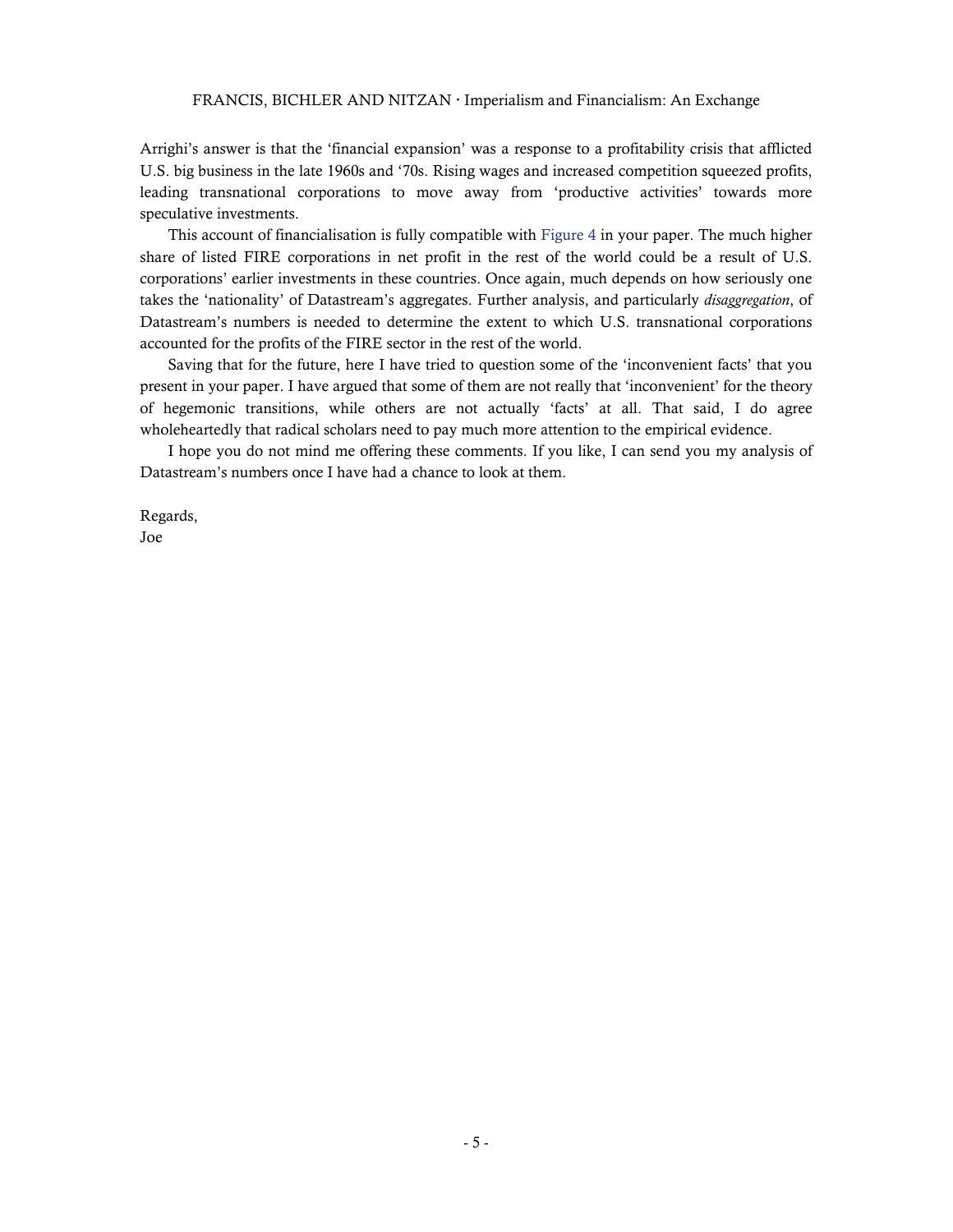*September 13, 2009*  Letter from Bichler & Nitzan to Francis

#### Joe:

Thank you for the very interesting and pointed critique. It was a real pleasure to read, and Shimshon and I discussed it at some length. Below I summarize some of our thoughts.

#### 1. Preliminary considerations

These considerations may be obvious, but they are useful to reiterate nonetheless.

The article ['Imperialism and Financialism: A Story of a Nexus'](http://bnarchives.yorku.ca/267/) does not constitute our own analysis of capitalist development. Instead, it offers a critical review of the conventional creed and how it evolved over time. In focusing on the nexus of imperialism and financialism, our purpose is not to pick and choose. We are not trying to decide which version is correct in some universal sense, and not even which version was correct for its time. Obviously, such discussion requires a much deeper engagement. Rather, our aim is to highlight the historical development of the nexus, and in particular the *loose manner in which it has been altered – to the point of meaning everything and nothing*.

In line with this broader purpose, our discussion of hegemonic transition isn't meant to decide whether the U.S. is in decline or not; our goal is simply to show that the theory of hegemonic transition is yet another version of the nexus, and that this version too is now running into trouble.

Note that because we do not offer our own account, our critique sticks to the *categories and units of the theories themselves*. As you surely know, we ourselves are very critical of these units and categories. For us, the concepts of labour value, surplus value and unequal exchange; the dualities of finance-real and productive-unproductive; and the aggregate-statist bent of the entire framework are all questionable entities, to put it politely. Our comments below should be read with these qualifications in mind.

#### 2. Figure 1 in 'Imperialism and Financialism'

You are correct that the sample of countries is growing over time. This fact is discussed by Obstfeld and Taylor and is noted in footnote 17 of our article. And you are also correct that if we keep the sample of countries unchanged, the results are different from those presented in our article. But in our view, freezing the sample may not be the correct solution here.

The problem is simple: if the newly added countries were relatively insignificant in terms of inward and outward foreign capital stocks before they were included in the sample (which may be one reason why there were no data on them in the first place), and if the growth rate of their foreign capital stocks accelerated after they were added to the sample, then their exclusion would *conceal the very process of change you wish to capture*.

Obsfeld and Talyor take a different route to address this issue. Instead of freezing the sample of countries, they recalibrate global GDP as shown in [Figure 2](#page-6-0) here. The thick line is the ratio we show in [Figure 1](http://bnarchives.yorku.ca/267/03/if_fig1_ratio_of_global_foreign_assets_to_global_gdp.jpg) of ['Imperialism and Financialism'](http://bnarchives.yorku.ca/267/). This series compares the foreign capital stock of the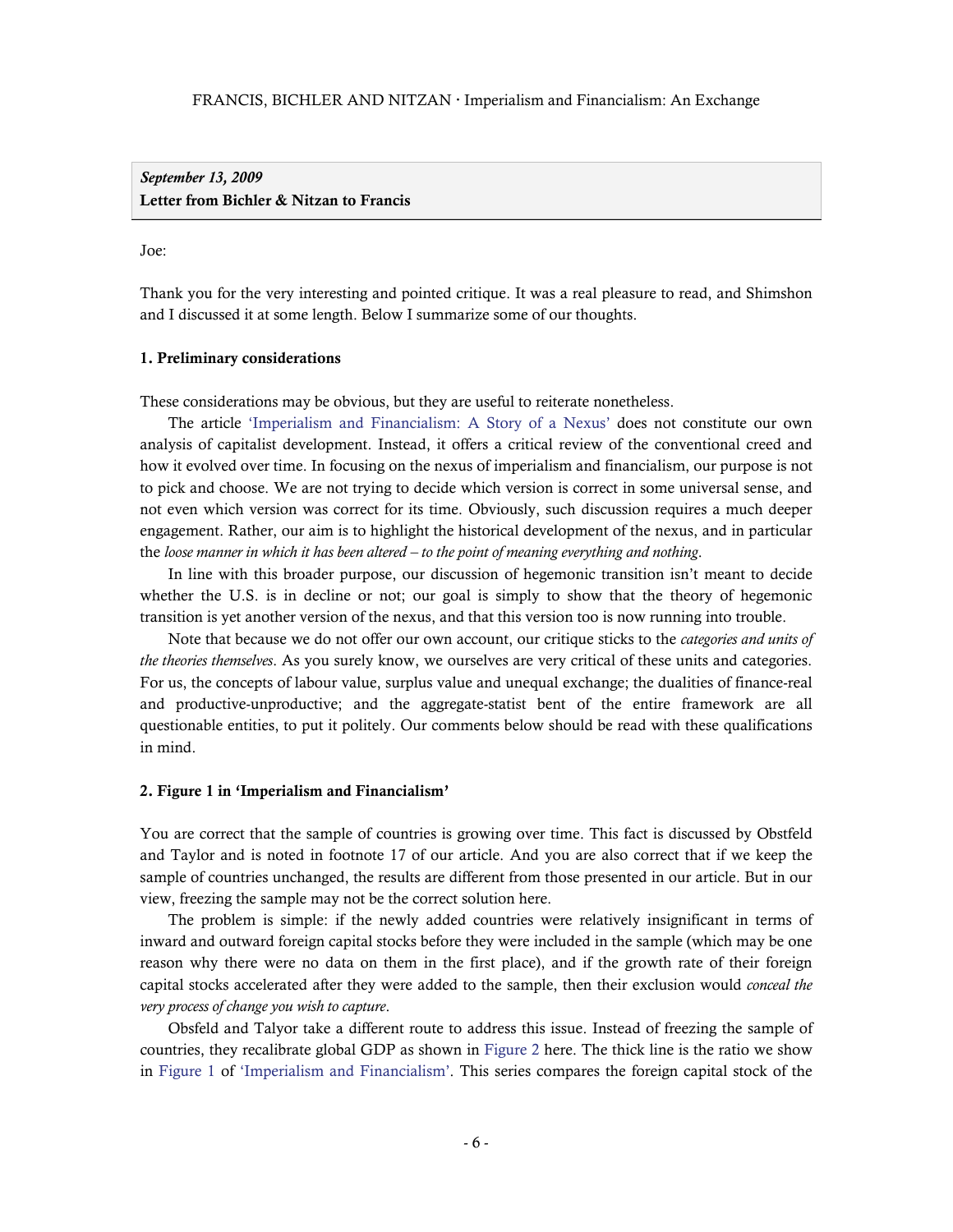

Figure 2 Two Measures of the Relative Size of Global Gross Foreign Assets

changing sample of countries to global GDP. The thin line shows Obstfeld and Taylor's recalibrated series. For each year, the line measures the foreign capital stock relative to the GDP of only those countries included in the sample.

<span id="page-6-0"></span>Each measure has its own pros and cons. The first reflects the growth of the global GDP benchmark; the second limits the benchmark to the fluctuating sample. Regardless of this difference, however, the overall movement of the two series is the same – although the magnitudes are not, particularly in the earlier period when the sample of countries was smaller (see footnote 17 in ['Imperialism and Financialism'\)](http://bnarchives.yorku.ca/267/). But according to both series, it seems that during the 1980s (early 1980s in the first case, late 1980s in the second) the ownership of capital became more transnational than ever before. (Note that the figure doesn't include the 2003 update; this update shows a 20% jump in the ratio of the thick line and probably a similar increase in the thin one.)

#### 3. Figure 2 in 'Imperialism and Financialism'

Your claims regarding this figure are factually correct: freezing the sample changes the country shares. [Figure 3](#page-7-0) below shows the consequences of such a freeze. The black series are those presented in

NOTE: Gross foreign assets consist of cash, loans, bonds and equities owned by non-residents. The last data point is for 2000.

SOURCE: Maurice Obstfeld and Alan. M. Taylor, *Global Capital Markets: Integration, Crisis and Growth* (Cambridge: Cambridge University Press, 2004), pp. 52-53, Table 2-1.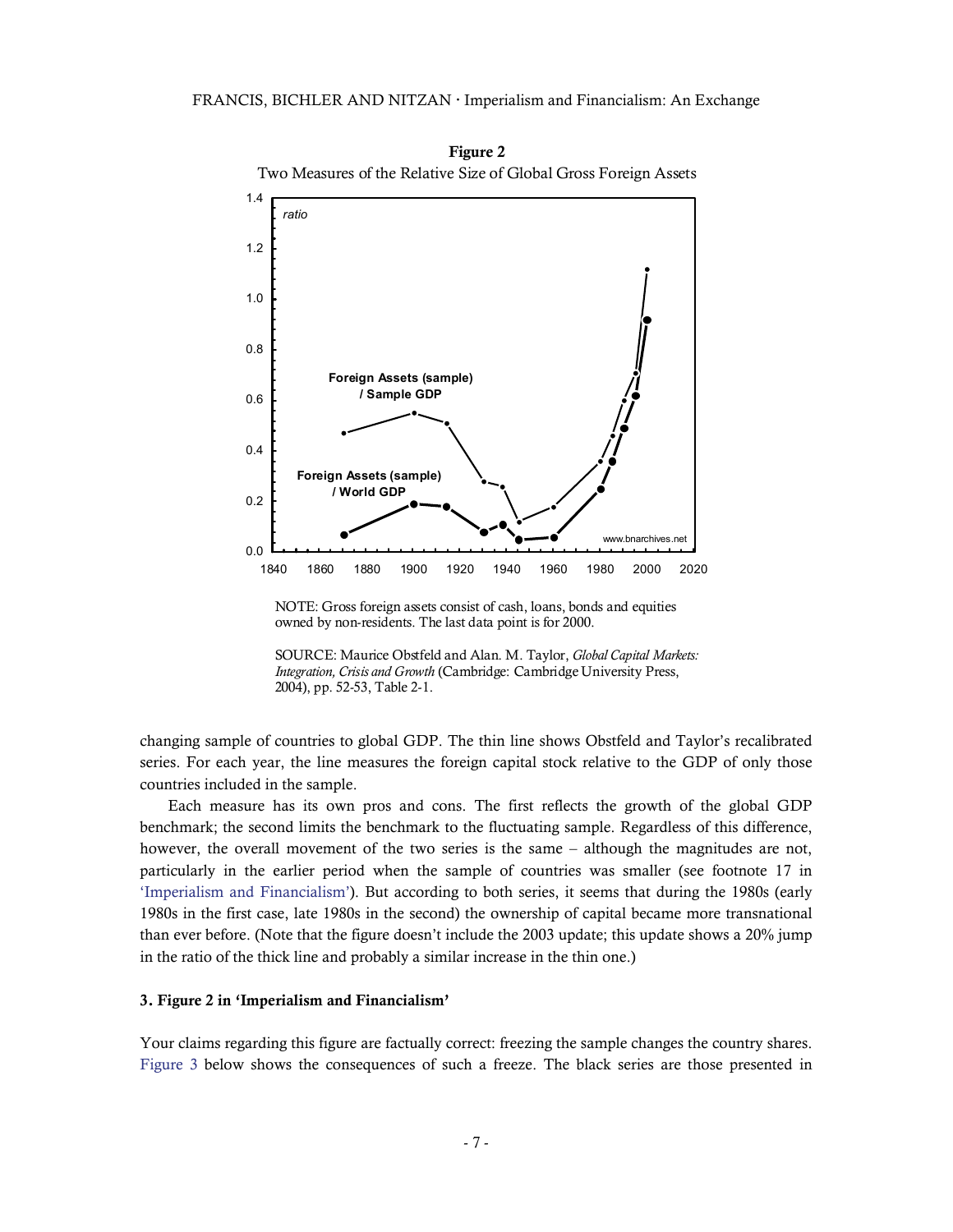

Figure 3 Share of Global Gross Foreign Assets

NOTE: Gross foreign assets consist of cash, loans, bonds and equities owned by non-residents. The last data point is for 2000.

SOURCE: Maurice Obstfeld and Alan. M. Taylor, *Global Capital Markets: Integration, Crisis and Growth* (Cambridge: Cambridge University Press, 2004), pp. 52-53, Table 2-1. Joe Francis' computations in Table 2 above.

'Imperialism and Financialism'; the gray series (for the United States) and the dashed series (for Britain) are computed with the constant sample of countries listed in your [Table 2.](#page-1-1)

<span id="page-7-0"></span>The new data show a somewhat different picture, but the change doesn't seem to alter the conclusions radically. Between 1938 and 1980, the U.K. is still in free fall. The U.S., as you suggest, seems to move sideways rather than up and down, but that sideways movement may simply be the result of missing data for the years between 1938 and 1980. Given the post-war outward investment boom of U.S.-based TNCs, it isn't far fetched to think that during that period their world asset share reached 30-40%.

One way or the other, it seems reasonable to conclude (1) that U.S. owners have never reached the dominance of their U.K. counterparts; and (2) that, after the 1980s, the capital flow boom hasn't boosted their position (and may even have undermined it). Of course, these conclusions remain consistent with hegemonic decline.

### 4. Figure 3 in 'Imperialism and Financialism'

Your suggestion that the declining profit share of the U.S. was disproportionately affected by the devaluating dollar is very interesting and rather plausible. But why would this effect invalidate our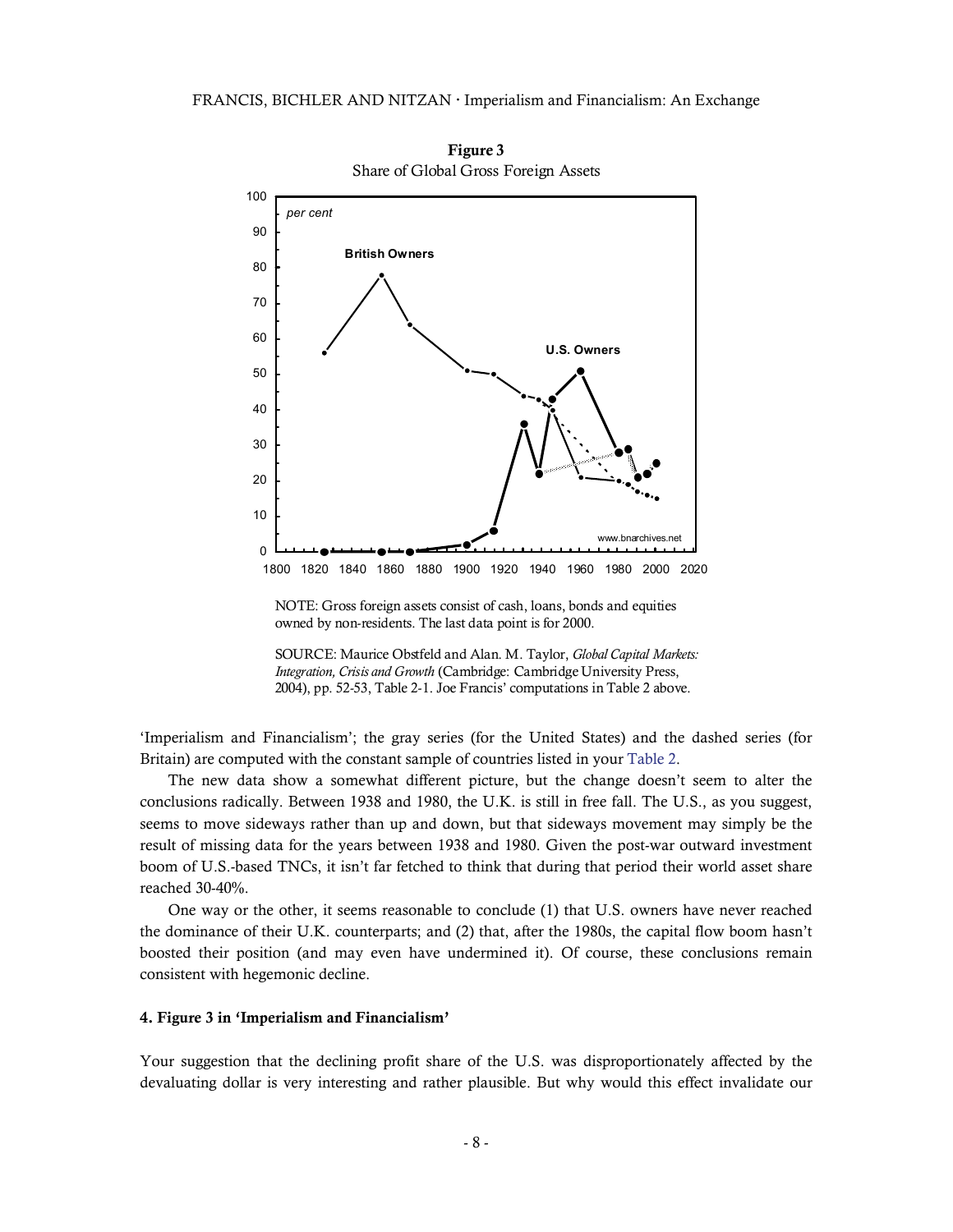claims? Doesn't hegemonic transition theory consider the long-term decline of the dollar as a key manifestation of the decline of U.S. hegemony? In principle, devaluation could have helped U.S. based firms to increase their foreign market share and, by extension, their share of global profit. But that increase hasn't happened – another indication for the relative weakness of these firms.

You also argue that devaluation may have boosted the differential power of dominant capital relative to their smaller U.S. counterparts because the former's profits benefitted disproportionately from appreciating foreign earnings. This claim may or may not be correct. But how does it affect the *broad* question of hegemonic transition and the issue of whether the U.S. has risen or declined *in the aggregate*?

Finally, you mention that the Datrastreem universe is changing, and that some markets were included only very late – for instance, Argentina only in 1988. Again, this claim is correct and worth making; it is equivalent, on a larger scale, to the process of private firms going public for the first time and in so doing inflating the sample of listed firms. But then, why were these markets excluded until the 1980s? In most cases, the answer is simple: they had an insignificant market capitalization and therefore little data infrastructure (in most cases they were also relatively or completely closed to foreigners). Had Datastream included these markets in its universe from the early 1970s, the profit share of firms listed in our 'Rest of the World' category would have been higher by definition – but probably by no more than a notch.

#### 5. Arrighi

The underlying claim of hegemonic transition theory (Arrighi's as well as others) is that eventually the hegemon gets eviscerated for various reasons, and that this evisceration always drives the hegemon, consciously or unconsciously, toward the temporary 'solution' of financialization. The quotation you cite from Arrighi seems rather consistent with this view: accumulation regime reaching its limits  $\rightarrow$ profitability crisis  $\rightarrow$  financialization  $\rightarrow$  migration of U.S. capital  $\rightarrow$  U.S. TNCs being the largest depositors, etc. Whether or not this process was explicitly articulated by government officials is rather irrelevant (note that in 'Imperialism and Financialism' we use the vague concept of the hegemonic state, not of its government).

Finally, you claim that the higher FIRE share of corporate profit outside the United Sates may have been due to earlier U.S. foreign investment there. The logic of this claim is unclear: why would such U.S. investment make the share of foreign FIRE firms greater than the share of U.S. FIRE firms?

### 6. Conclusion

This exchange is stimulating and fruitful. We greatly appreciate it. Jonathan and Shimshon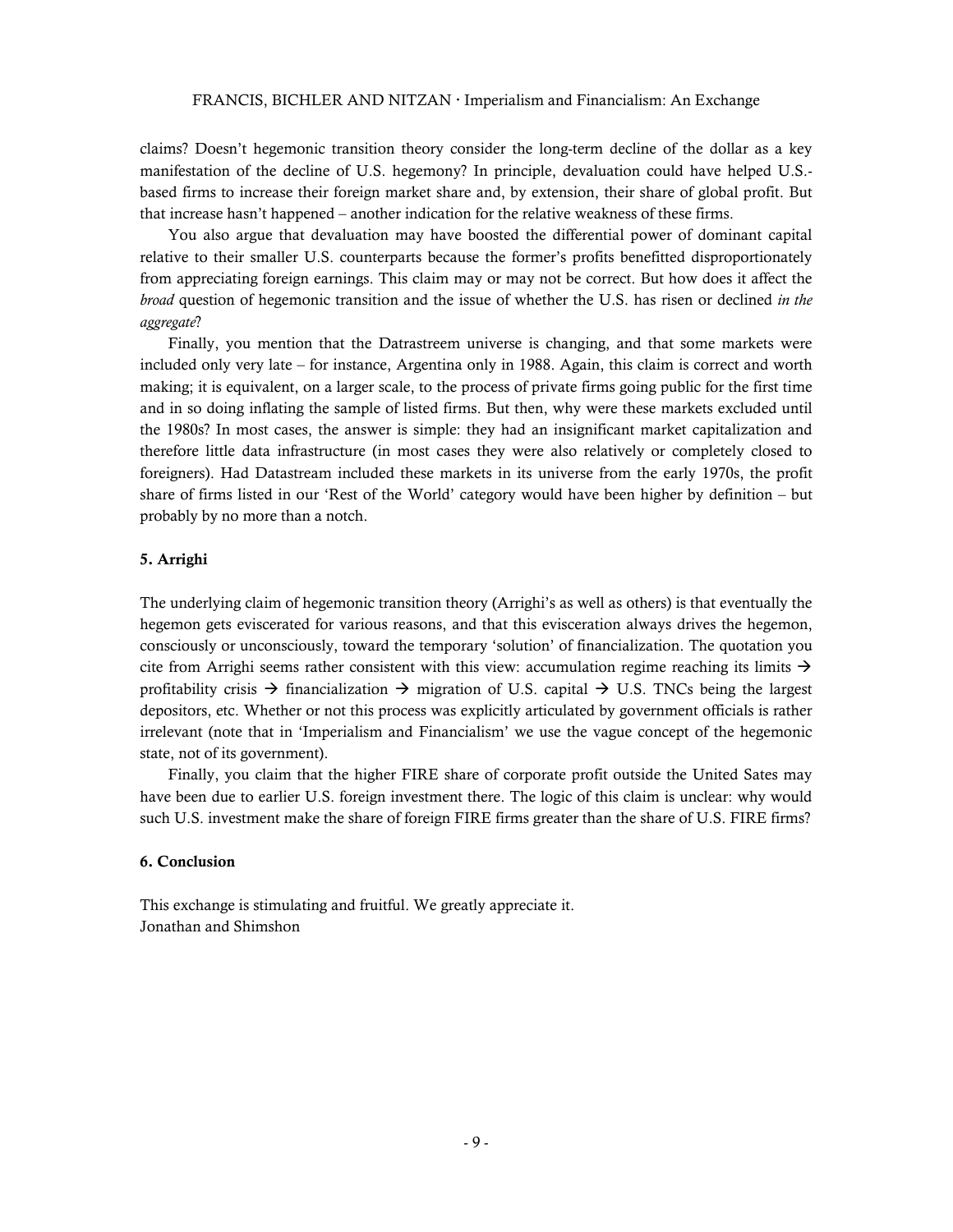# *September 15, 2009*  Letter from Francis to Bichler & Nitzan

Dear Jonathan and Shimshon,

Thanks for your response. You ask various questions that I will try to answer here.

Unfortunately, I still haven't been able to access Datastream, so I can't elaborate much on that subject. Partly for that reason, here I will focus less on the numbers and more on the ideas contained in your paper 'Imperialism and Financialism'.

### 1. A disappearing nexus

In the paper, you argue that in conventional Marxist theory there is a nexus between 'imperialism' and 'financialism'. This nexus has not, however, been constant, and has evolved over time. Indeed, you argue that the nexus has been altered so much that it now appears to explain everything and nothing.

You claim to trace this nexus across four theories of imperialism. These are summarised in [Table 3.](#page-9-0)

<span id="page-9-0"></span>

| Theory                   | Period                | <i>Theorists</i>                 | Description                                                                                                               |
|--------------------------|-----------------------|----------------------------------|---------------------------------------------------------------------------------------------------------------------------|
| Imperialism              | Early 20th<br>century | Hobson, Lenin,<br>etc.           | Export of 'surplus capital'. Control of the<br>government by 'finance capital'.                                           |
| Neo-<br>imperialism      | Post-<br>WWII         | Baran & Sweezy,<br>Magdoff, etc. | Military spending as institutionalised waste.<br>Maintenance of subordinate position of<br>periphery.                     |
| Dependency               | 1960s                 | Prebisch, Frank,<br>etc.         | Core-periphery relations of unequal exchange.                                                                             |
| Hegemonic<br>transitions | 1980s                 | Wallerstein.<br>Arrighi, etc.    | Cycles of productive and financial expansions.<br>The declining hegemon imposes financialism on<br>the rest of the world. |

## Table 3 Four Theories of Imperialism

Immediately, it is possible to see a problem with your narrative: *in two out of four theories there is no nexus between imperialism and financialism*. Specifically, in the theories of neoimperialism and dependency, financialism plays little part. Here I will illustrate this by describing each theory in turn.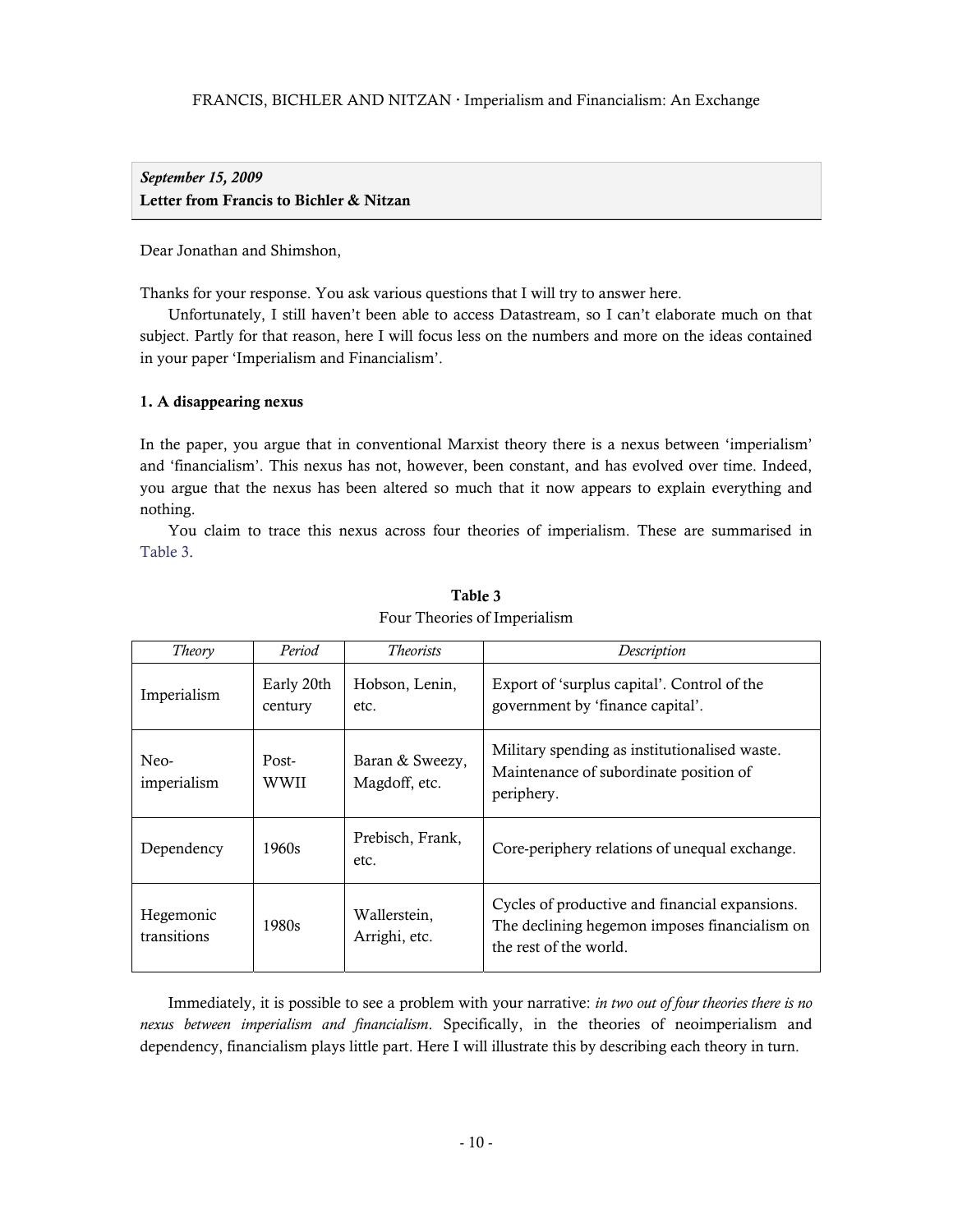According to the original theory of imperialism, there clearly was a nexus. As John Hobson put it, 'Aggressive Imperialism, which costs the tax-payer so dear, which is of so little value to the manufacturer and trader, which is fraught with such grave incalculable peril to the citizen, is a source of great gain to the investor who cannot find at home the profitable use he seeks for his capital, and insists that his Government should help him to profitable and secure investments abroad'.<sup>3</sup> British imperialism was driven by a small financial oligarchy that was unable to find profitable investments in its own country. It therefore took to lending to foreign governments, using the military might of its own government to ensure that the debts were repaid. Here, then, was a clear nexus between imperialism and financialism.

However, that nexus is much less evident in the theories of neo-imperialism and dependency. In both cases, financialism is given little attention. For instance, Harry Magdoff, provides the following summary of imperialism:

- (1) The most obvious first requirement to assure safety and control in a world of tough antagonists is to gain control over as much of the sources of raw materials as possible – *wherever these raw materials may be, including potential new sources*. . . .
- (2) The pattern of most successful manufacturing businesses includes conquest of foreign markets. This is so even where there is as large an internal market as in the United States. . . .
- (3) Foreign investment is an especially effective method for the development and protection of foreign markets. . . .
- (4) The drive for foreign investment opportunities and control over foreign markets brings the level of political activity on economic matters to a new and intense level . . . Other political means – threats, wars, colonial occupation – are valuable assistants in clearing the way to exercise sufficient political influence in a foreign country to obtain privileged trade positions, to get ownership of mineral rights, to remove obstacles to foreign trade and investment, to open the doors to foreign banks and other financial institutions which facilitate economic entry and occupation[.4](#page-10-1)

Here, then, the emphasis is on securing supplies of raw materials and capturing foreign markets. Finance is given a facilitating role, but it is not seen as driving the process.

In theories of both neo-imperialism and dependency, imperialism is portrayed as a result of the exigencies of production (securing raw materials) and trade (capturing foreign markets). 'Finance', 'financialisation', et cetera are virtually absent.

Indeed, an indication of this can be found in your own description of these theories. [Table 4](#page-11-0) illustrates this by counting the number of words containing 'financ' in the five sections of your paper that describe the four theories. As can be seen, words containing 'financ' appear quite frequently in your outline of the original theories of imperialism; but they become much less common in your discussion of neo-imperialism and dependency theories. *This is because financialism hardly features in*  those theories; hence the nexus disappears when you discuss them. It only reappears when you move on to the theory of hegemonic transitions.

<sup>&</sup>lt;sup>3</sup> John Hobson (1902) *Imperialism: A Study*, 1st edition, New York: James Pott & Co, [part 1, ch.4](http://www.marxists.org/archive/hobson/1902/imperialism/pt1ch4.htm).<br><sup>4</sup> Harry Magdoff (1969) *The Age of Imperialism: The Franquise of U.S. Foreign Poliny Now Yo* 

<span id="page-10-1"></span><span id="page-10-0"></span>Harry Magdoff (1969) *The Age of Imperialism: The Economics of U.S. Foreign Policy*, New York & London: Monthly Review Press, pp. 35-38, emphasis in original.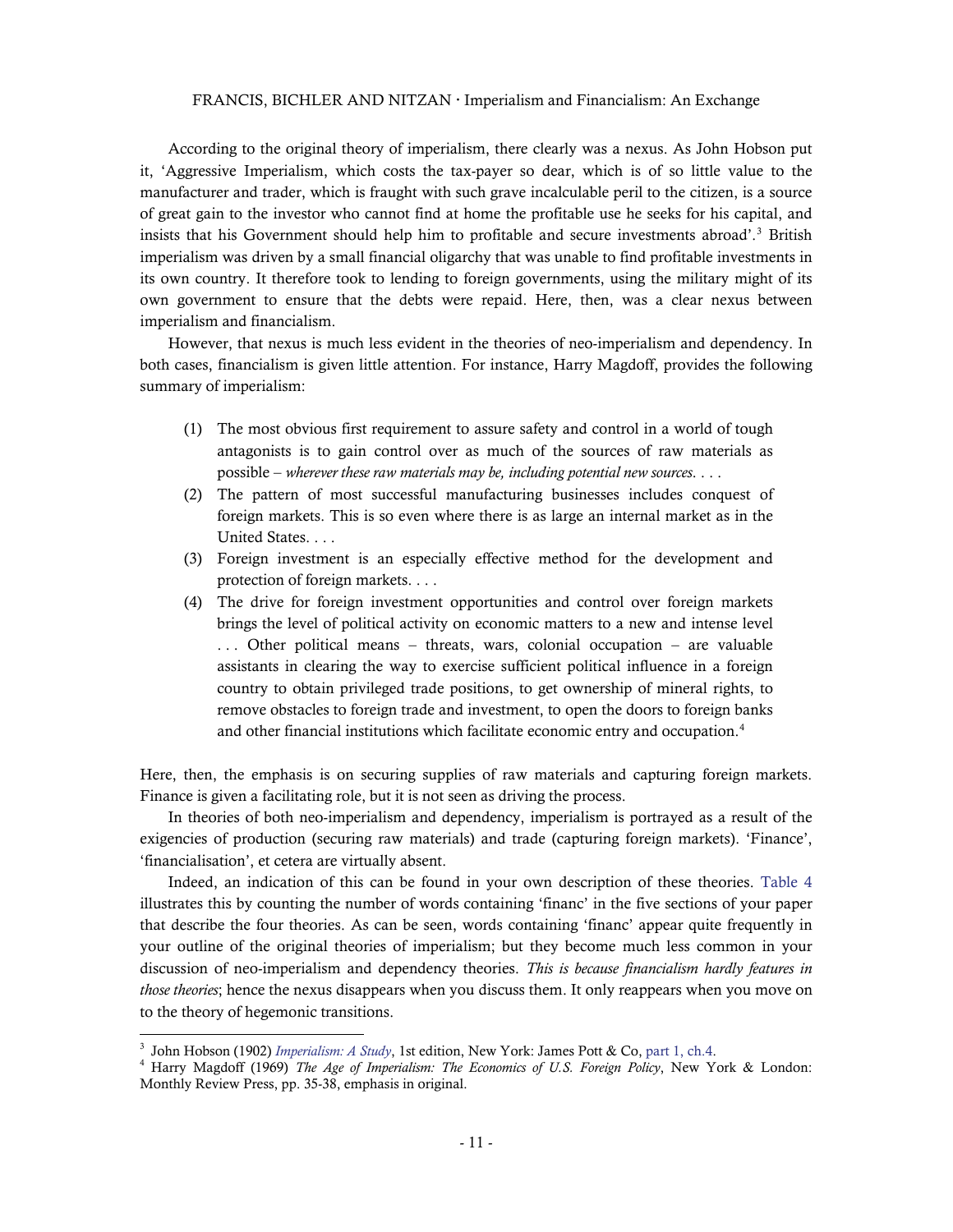<span id="page-11-0"></span>

| <b>Section</b><br>(Theory discussed)         | Total words | Words containing<br>'financ' | Total/'financ' |
|----------------------------------------------|-------------|------------------------------|----------------|
| <b>Empire and Finance</b><br>(Imperialism)   | 520         | 8                            | 65             |
| <b>Monopoly Capital</b><br>(Neo-imperialism) | 540         |                              | 540            |
| <b>Black Hole</b><br>(Neo-imperialism)       | 751         | 4                            | 188            |
| Dependency<br>(Dependency)                   | 796         | 3                            | 265            |
| <b>Red Giant</b><br>(Hegemonic transitions)  | 729         | 16                           | 46             |

Table 4 Words Containing 'financ' in 'Imperialism and Financialism'

This disappearance of the nexus from Marxist theories of imperialism has a simple explanation. During the 1940s-60s, 'finance', as commonly defined, played a less important role in capitalism. It was the era of 'embedded liberalism' and 'financial repression'. It was only in the 1970s-80s that finance became liberated, as unembedded 'neoliberalism' entered the picture.

In other words, for Marxist writers of the 1940s-60s there appeared *no need* to incorporate an analysis of financialism into their theories of imperialism. Indeed, the nexus between the two, which had been such a prominent feature of the earlier theories of imperialism, now seemed redundant – an obstacle to understanding the international relations of the day.

By contrast, for those writing during the 1970s-80s, it became necessary to revisit the nexus. Giovanni Arrighi's theory of hegemonic transitions was one of the most original attempts to do so.

Building on the original work of Fernand Braudel and other historians, Arrighi provided a grand overview of capitalist development since the 16th century. He argued that there had been 'three hegemonies of historical capitalism', first the Dutch, then the British, and most recently the U.S. Each began with a 'material expansion' and ended with a 'financial expansion':

These are cycles of the world capitalist system—a system which has increased in scale and scope over the centuries but has encompassed from its earliest beginnings a large number and variety of governmental and business agencies. Material expansions occur because of the emergence of a particular bloc of governmental and business agencies which are capable of leading the system towards wider or deeper divisions of labour. These divisions of labour, in turn, increase returns to capital invested in trade and production. Under these conditions, profits tend to be ploughed back into further expansion of trade and production more or less routinely, and knowingly or unknowingly, the system's main centres cooperate in sustaining one another's expansion. Over time, however, the investment of an ever-growing mass of profits in the further expansion of trade and production inevitably leads to the accumulation of capital over and above what can be reinvested in the purchase and sale of commodities without drastically reducing profit margins. Decreasing returns set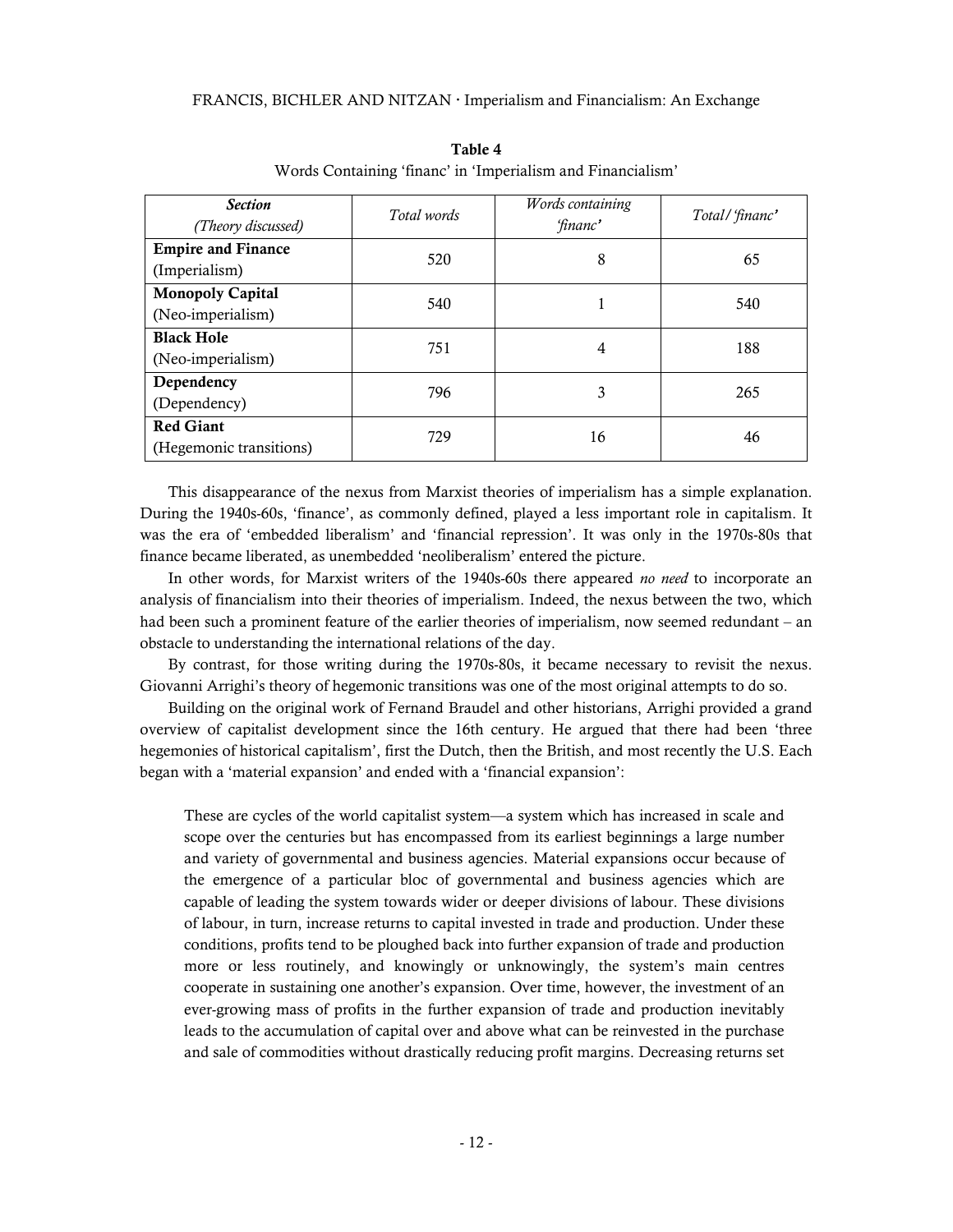in; competitive pressures on the system's governmental and business agencies intensify; and the stage is set for the change of phase from material to financial expansion.<sup>[5](#page-12-0)</sup>

Arrighi's narrative provides a bridge between the original theories of imperialism and the more recent theories of neo-imperialism and dependency. Raw materials and foreign markets are the priority during the material expansion, while capitalists look abroad for financial instruments to invest in during the financial expansion. In this way, Arrighi reconciled Magdoff with Hobson.

It would seem logical to extend Arrighi's analysis by arguing that there have been two types of imperialism, corresponding to the cycle's two phases. 'Material expansion' requires 'material imperialism', focused on foreign markets and raw materials, while 'financial expansion' requires 'financial imperialism', characterised by Third World debt crises and booms in 'emerging market' portfolios. It is only in the latter that the nexus between imperialism and financialism exists.

#### 2. False dichotomies?

A possible riposte to this argument would be that material/financial is a false dichotomy. From a business perspective, it doesn't matter whether you invest in a factory or speculate on exchange rates. What matters is profit, and that is inherently financial.

While I have some sympathy for this argument, it does seem that from a *non-business* perspective, there has been a huge difference between the phases of material and financial expansion. This can be clearly seen in the case of Argentina, the subject of my own research.

To begin with, I have to note that the case of Argentina seems to contradict your claim that 'the flow of capital is financial, and *only* financial. ... There is no flow of material or immaterial resources, productive or otherwise. The only things that move are ownership titles' (p. 11, emphasis in original). This statement seems odd because in Argentina in the 1960s direct investment mainly took the form of importing used machinery from the First World and installing it in factories in Argentina. Thus, during the phase of material expansion identified by Arrighi, foreign investment literally took the form of moving machinery from one country to another.<sup>[6](#page-12-1)</sup>

By contrast, from the military dictatorship of 1976-1983 onwards, foreign investors, and investors in general, increasingly engaged in speculative activities. As you suggest, foreign investors were now buying existing assets, transferring titles of ownership, generally with the intention of selling them later for a profit. In Arrighi's terms, this was the phase of 'financial expansion', characterised by IMFimposed 'financial imperialism'.

For big business the shift from material to financial expansion came quite naturally. As a prominent Argentine historian put it, the country's largest industrial corporations simply became 'financial agents that had a factory'.<sup>[7](#page-12-2)</sup> Yet for the rest of society, the change was catastrophic. There was deindustrialisation, and the country entered a prolonged period of decline in its relative wealth.

<span id="page-12-0"></span><sup>5</sup> Giovanni Arrighi (1997) 'Financial Expansions in World Historical Perspective: A Reply to Robert Pollin', *New Left Review*, Vol.1, No.224, July-August, p. 155. 6

<span id="page-12-1"></span>According to government data, around 80% of foreign investment in Argentina came in the form of imported goods (machinery and unassembled parts) during the first half of the 1960s (Fabricaciones Militares [1965] *Síntesis Estadística de Radicaciones de Capitales Extranjeros al 30-6-64*, 2nd edition, Dirección de Movilización Industrial). 7

<span id="page-12-2"></span><sup>&</sup>lt;sup>7</sup> Jorge Schvarzer (1996) *La Industria que Supimos Conseguir*, Buenos Aires: Editorial Planeta, p. 290, my translation.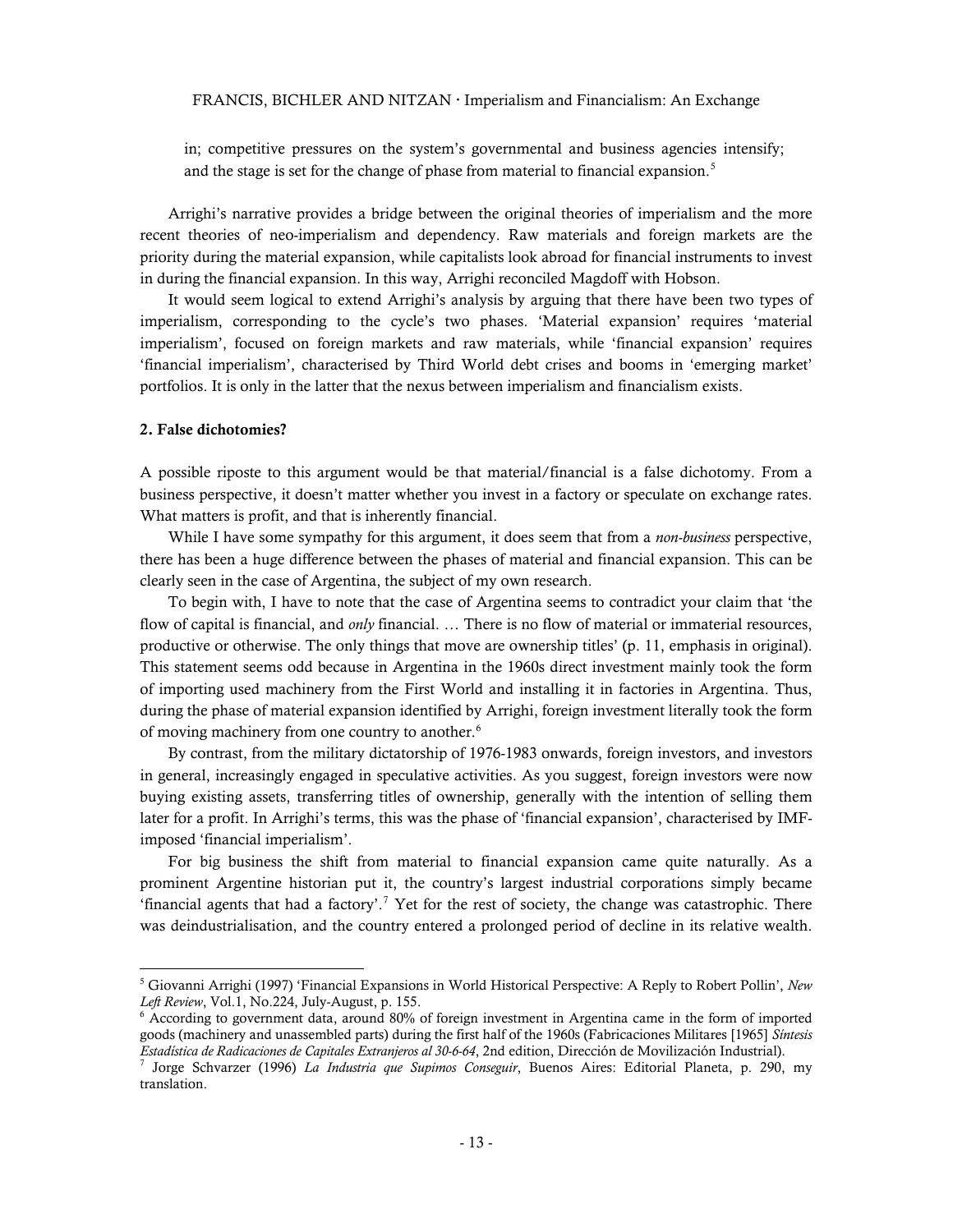From 1950 to 1975 the country's GDP per capita had remained stable at 45-50% of U.S. GDP per capita, but it then shrank to just 30% by 1990.

Arrighi's theory of hegemonic transitions provides a useful framework for understanding these transformations. During the phase of material expansion, Argentina was able to maintain its level of relative wealth, but it then went into a sharp decline during the phase of financial expansion. I suspect that the story is similar for numerous Third World countries.

The dichotomy of material/financial does, therefore, have some relevance for helping us understand the course of capitalist development. It may be false from a purely business perspective, yet it appears highly relevant from a broader, more social point of view.

#### 3. Global gross foreign assets

Regarding Obstfeld and Taylor's data, firstly I should apologise for being so pedantic about the numbers, especially since I missed footnote 17, in which you had already noted some of my misgivings. I think you are quite right that the trend in [Figure 1](http://bnarchives.yorku.ca/267/03/if_fig1_ratio_of_global_foreign_assets_to_global_gdp.jpg) in ['Imperialism and Financialism'](http://bnarchives.yorku.ca/267/) is correct, even if it has been exaggerated slightly by the lack of data for the earlier years.

That said, I do still have a minor problem with [Figure 2](http://bnarchives.yorku.ca/267/04/if_fig2_share_of_global_foreign_assets.jpg) in ['Imperialism and Financialism'](http://bnarchives.yorku.ca/267/). Britain's share of global foreign assets in 1855 appears hugely exaggerated due to the omission of France, its main competitor. If the data for France were available, I suspect that Britain would be around 60% of the total, rather than the 78% given by Obstfeld and Taylor. This is, however, further pedanticism on my part.

Nitpicking aside, [Figure 4](#page-14-0) below presents a more nuanced view of the distribution of global gross foreign assets since 1970. It is based on the IMF data that you use to extend Obstfeld and Taylor's series. Here global gross foreign assets are calculated as the total of all the available data. Again this will have distorted the numbers in the early years due to the absence of some countries. Nevertheless, the distortion is probably insignificant.

Several things can be noted about [Figure 4](#page-14-0) here:

- (1) The decline of the United States is still evident. However, the worst of this decline appears to have occurred in the first half of the 1970s, i.e., *before the financial expansion began in earnest*. Indeed, the turn towards financialism in the second half of the 1970s/early 1980s appears to have *stopped* the decline in the U.S. share. Moreover, if we assume that the United States had previously achieved a 40% share around 1960, it must also have experienced a significant decline in the 1960s, during the phase of material expansion.
- (2) For most of the 1970s, U.S. decline was paralleled by the rise of the OPEC countries. However, the negative correlation between the two series ends around 1980. The OPEC share then peaks and declines.
- (3) The new 'contender' then becomes East Asia, which sees its share increase from 4% in 1974 to 23% in 1994. This process received a boost from the revaluation of the yen in 1985, which allowed Japan to buy up considerable foreign assets. It came to a halt, however, as Japanese capitalism entered its lost decade of the 1990s.
- (4) Europe then replaced East Asia as the most dynamic region. This was the result of unification, and raises the important question of whether German investment in France should really be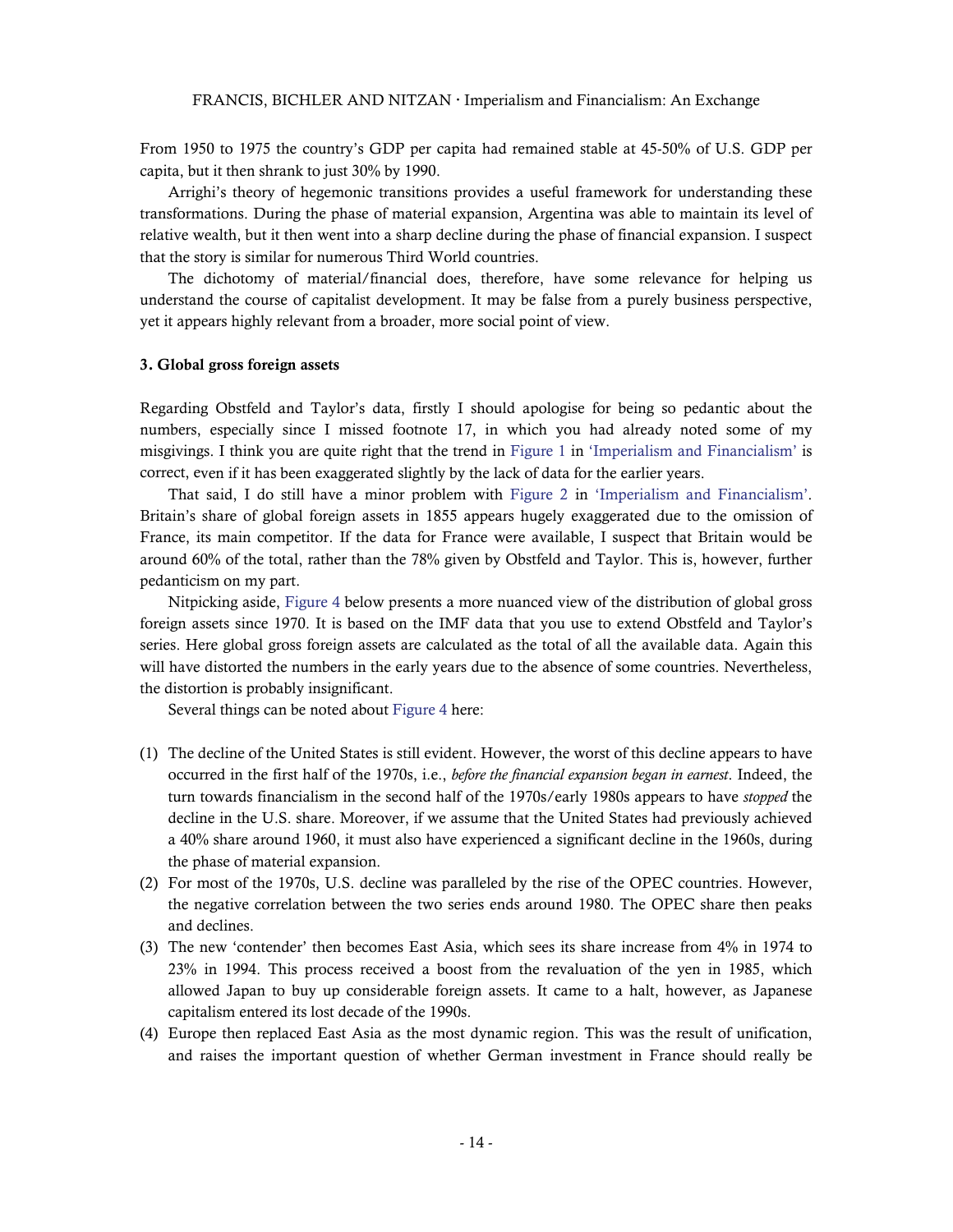considered foreign investment, or whether both now share a sufficiently European identity to be considered part of the same state. . . .

In conclusion, [Figure 4](#page-14-0) throws some doubt on your argument that financialism decreased U.S. power (as measured by its share of global gross foreign assets). It would be interesting to update [Figure 4](#page-14-0) to include the last few years and the effects of the war in Iraq and the banking crisis. I will try to do so in the future.



Figure 4 Shares of Global Gross Foreign Assets, 1970-2004

NOTE: The Eurozone consists of the 16 Euro countries, minus Luxembourg. OPEC consists of the 12 OPEC countries, minus Iraq. Both are excluded due to lack of data. East Asia consists of China, Hong Kong, Japan, Korea, Singapore and Taiwan.

<span id="page-14-0"></span>SOURCE: Calculated from Philip Lane and Gian Maria Milesi-Ferretti (2007) 'The External Wealth of Nations Mark II: Revised and Extended Estimates of Foreign Assets and Liabilities, 1970-2004', *Journal of International Economics*, No. 73, pp. 223-250, on-line data appendix (http://www.imf.org/external/pubs/ft/wp/2006/data/wp0669.zip).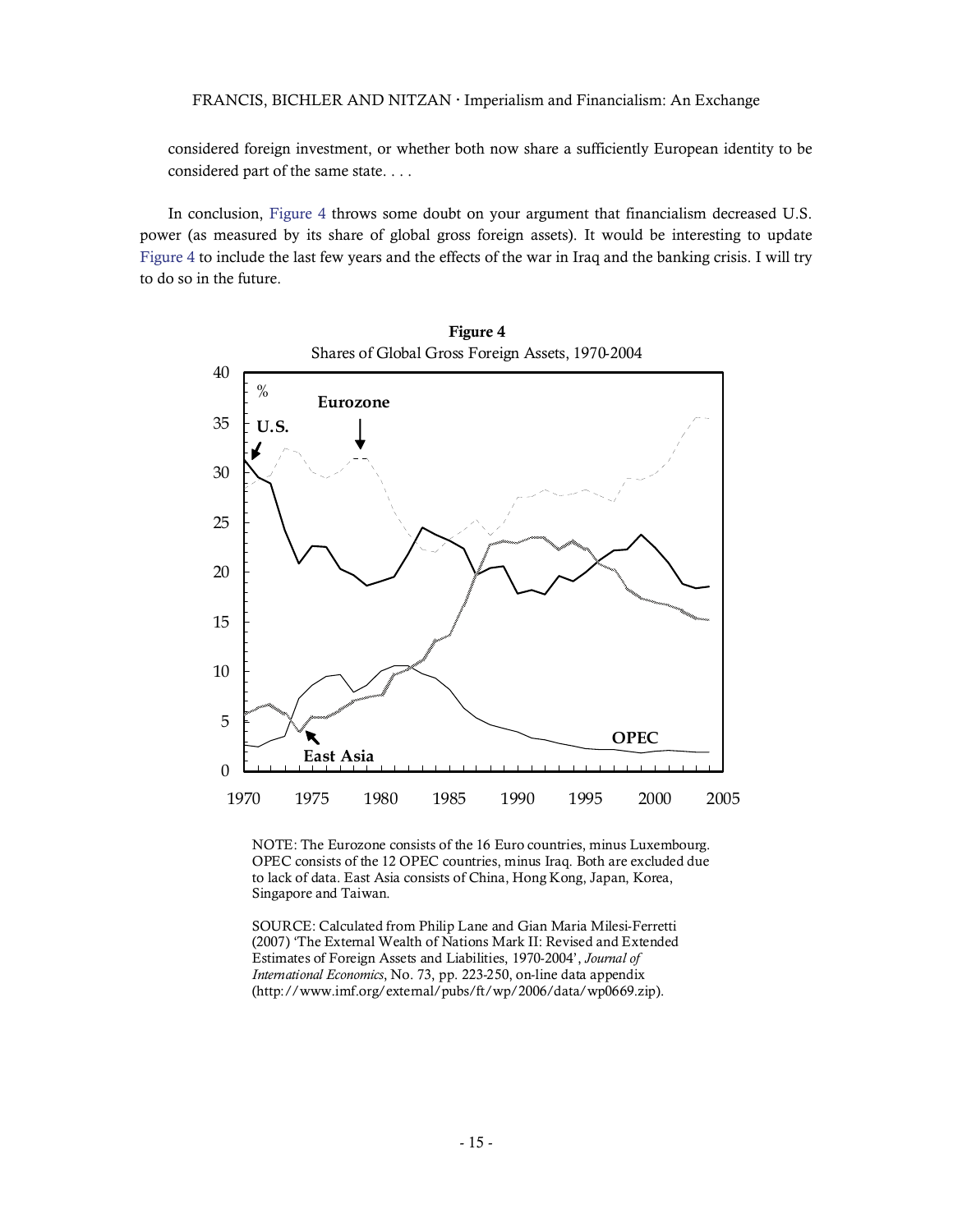### 4. Devaluation and U.S. power

In your reply, you asked me several questions related to the effects of dollar devaluation on the power of U.S. business. I presented a graph that appeared to show that devaluation was the primary cause of the decline of the global profit share of U.S.-listed corporations. You then asked how this related to the theory of hegemonic transitions. 'Doesn't hegemonic transition theory consider the long-term decline of the dollar as a key manifestation of the decline of U.S. hegemony?'

By demonstrating the relation between the exchange rate and the U.S. profit share, I wanted to suggest two things.

Firstly, that any new (or just improved) theories of imperialism and international relations should pay substantial attention to exchange rates. Up to now, I would say that all Marxist theories of imperialism have paid insufficient attention to this issue, principally because they are too concerned with the 'real' sphere of production.

Secondly, I tried to raise the question of what exactly the U.S. bourgeoisie *wants*. On the one hand, dollar devaluation appears to have harmed U.S. power vis-à-vis the rest of the world. However, I also argued that devaluation must have increased the power of U.S. big business over the rest of U.S. society. Large companies are generally much more transnationalised than their smaller counterparts, so more of their income comes in foreign currencies. This means that devaluation must have increased their dollar incomes simply through an adjustment in the exchange rate. By contrast, smaller companies and labour would not have seen such an increase. Therefore, devaluation could have increased the power of U.S. big business over domestic society, while simultaneously weakening it vis-à-vis foreign competitors.

This raises the question of what the priorities of the U.S. bourgeoisie are: power within the United States or world power? Given my European stereotypes about the insularity of North Americans, I would suggest the former. . . .

But what does all this mean for theories of hegemonic transitions? Again, I'm not sure. An answer will have to wait until my ideas are less half-baked.

#### 5. The nationality of capital

One of the problems that prevents me from coming to any firm conclusions on the issue of devaluation is that I'm still unsure about how much devaluation actually decreased the net profit share of U.S. corporations. Note that I refer here to 'U.S. corporations' rather than 'U.S.-listed corporations'. The 'nationality of capital' is of prime importance.

The McKinsey Global Institute [report](http://www.mckinsey.com/mgi/publications/Mapping_Global/index.asp) that you cite in 'Imperialism and Financialism' contains a very interesting graph that I have adapted in [Figure 5](#page-16-0) below. According to these data, the U.S. domestic corporate universe was one of the least transnationalised in the world. Only 14% of the equity of U.S.-listed corporations was held by foreigners in 2006. By contrast, in the Eurozone 41% of equity was held by foreigners, increasing to 72% if you include foreigners from within the zone. Indeed, even Japan, a country that is notoriously difficult to penetrate for foreign investors, had a much higher level of foreign ownership than the United States.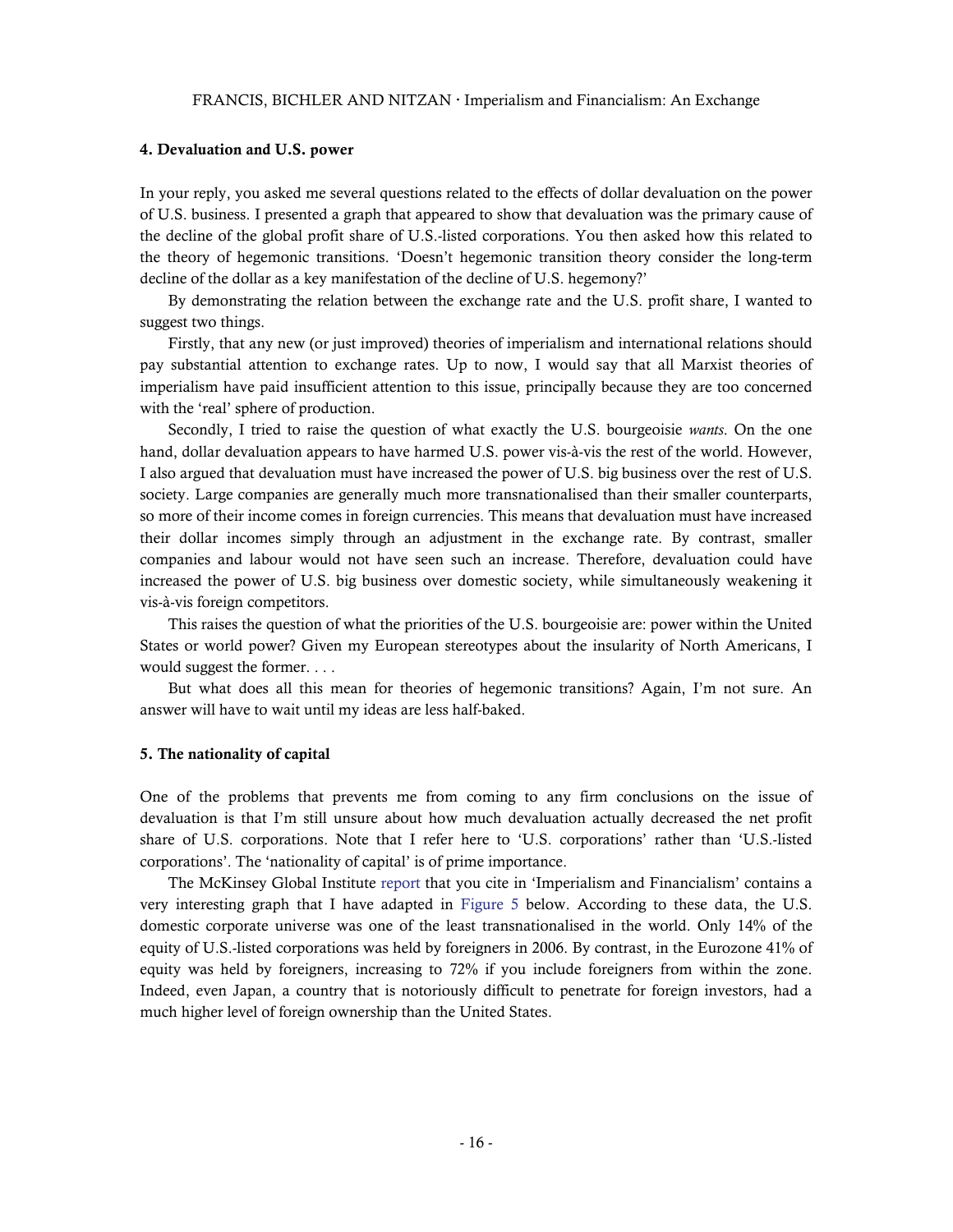

Figure 5 Share of Total Corporate Equity Owned by Foreigners, 2006

\* The white portion indicates the share owned by foreigners from within the Eurozone.



This raises various questions, three of which I will mention here:

- <span id="page-16-0"></span>(1) Regarding devaluation. The profit share of U.S.-listed corporations may have decreased with dollar devaluation, but was that compensated for by an increased profit share of U.S. corporations operating abroad? [Figure 5](#page-16-0) makes this question particularly urgent because of the extremely high level of foreign ownership in the European Union. Collectively, E.U.-listed companies increased their share of global net profit from  $16\%$  in  $1984$  $1984$  $1984$  to  $30\%$  in  $2005$ .<sup>8</sup> If a substantial chunk of this share was claimed by U.S. corporations listed in Europe, it would have at least partially compensated for the fall in the profit share of U.S. listed corporations.
- (2) Regarding the FIRE sector. Your main argument against the theory of hegemonic transitions is that the United States was not 'the engine of 'financialization'', and that it was actually ''dragged' into the process by the rest of the world' (p. 20). You illustrate this argument with [Figure 4](http://bnarchives.yorku.ca/267/06/if_fig4_fire_corporations_share_of_total_net_profit.jpg) in your paper, which shows that the FIRE sector has consistently accounted for a higher share of

<span id="page-16-1"></span> $8$  Based on Datastream data that I downloaded towards the end of that year.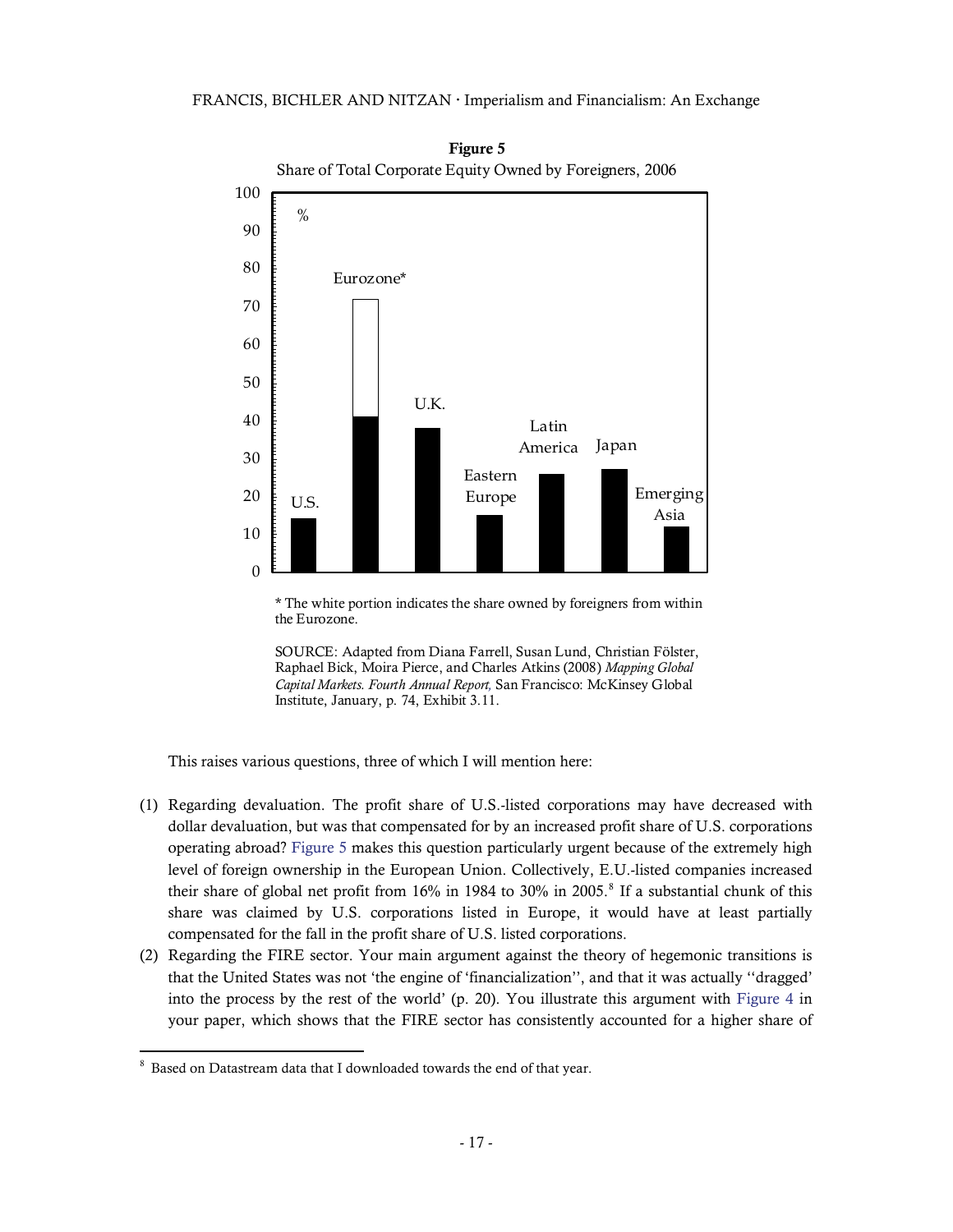profits in the rest of the world than in the United States. This argument becomes questionable when you consider that so much of the rest of the world is foreign-owned. To what extent are the rest of the world's FIRE profits shown in Figure 4 in your paper accounted for by U.S. corporations operating abroad? Did the arrival of these U.S. corporations in the 1960s lead to the relatively high level of FIRE profits indicated in Figure 4? Was financialisation actually driven by U.S. corporations operating outside of the United States?

(3) Regarding theories of imperialism. What does it mean for the global distribution of power that so much of corporate equity in the rest of the world is owned by foreigners, while U.S. corporations remain more or less nationally owned?

### 6. Five assertions

In these notes I have offered further reflections on your paper 'Imperialism and Financialism'. In doing so, I have made five assertions:

- (1) In two out of the four theories that you describe there isn't a nexus between imperialism and financialism. Financialism hardly enters the picture in theories of neo-imperialism and dependency because they were formulated during a phase of 'material expansion'. It was only during the more recent phase of 'financial expansion' that it became necessary to resurrect the nexus.
- (2) We should maintain some dichotomies, particularly material/financial. These dichotomies may not be 'real' from a business perspective, but *from a social perspective* there is a huge difference between the different phases of capitalist development.
- (3) U.S. decline was checked by the financial expansion. This assertion is based on the revised figures for the share of global gross foreign assets.
- (4) In order to improve our understanding of international relations we need to consider what exactly it is that the U.S. bourgeoisie wants. Is it primarily concerned with power over U.S. society or over foreign competitors? Does the urge to dominate transcend national boundaries?
- (5) We need to look at the 'nationality of capital', particularly as U.S. corporations appear to have remained relatively national. I believe this issue creates major problems for your argument that financialisation was not driven by the United States.

More generally, I have argued that Arrighi's theory of hegemonic transitions remains a useful framework for understanding the present conjuncture. No doubt, attempting to combine it with your own theories will give me no end of headaches over the coming years. Finally, I am not particularly convinced by any of my assertions, and I would have to elaborate substantially to turn them into convincing arguments. That said, I have enjoyed putting them out there. I too have found this exchange stimulating and fruitful.

Best,

Joe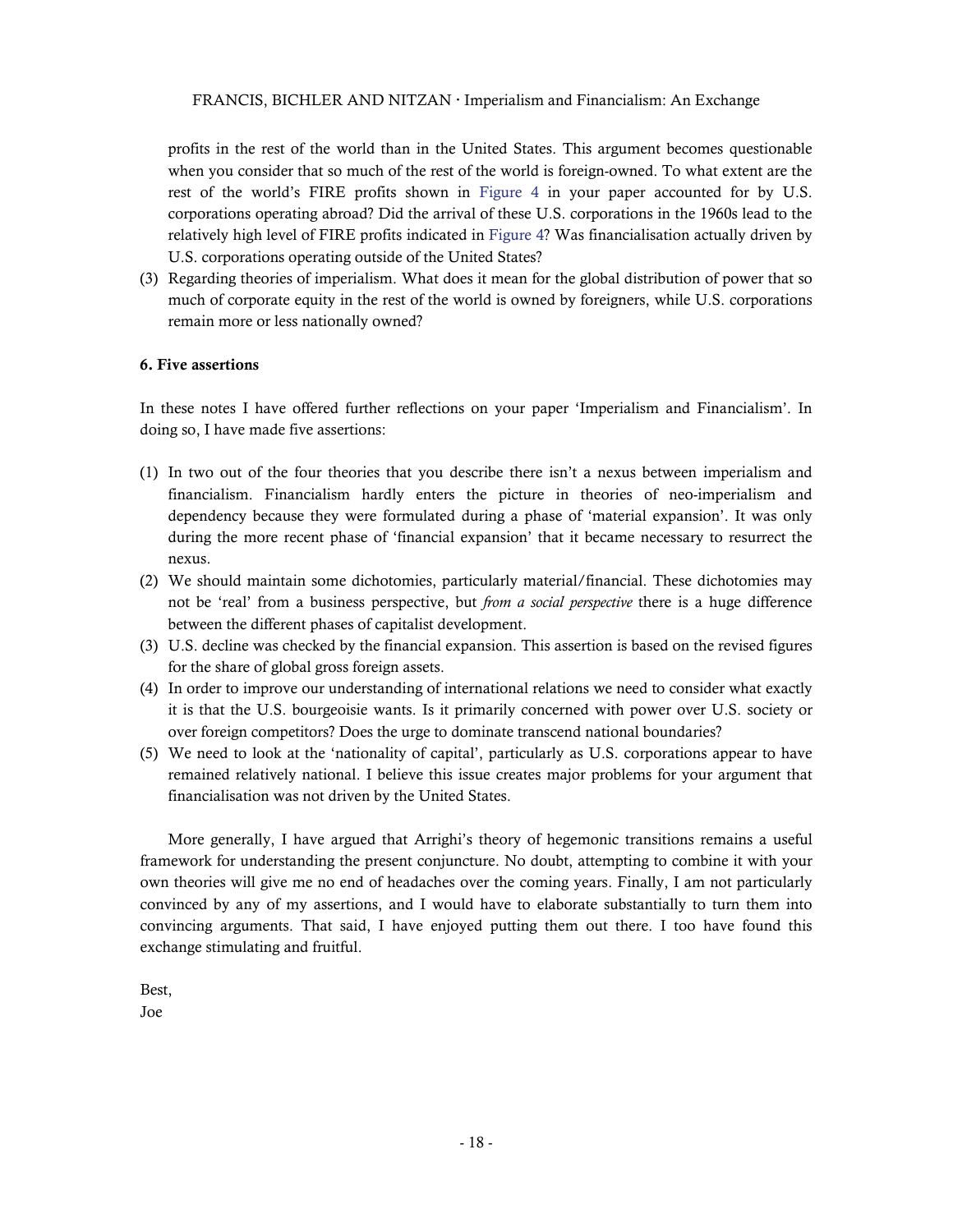*September 22, 2009*  Letter from Bichler & Nitzan to Francis

#### Joe:

Thanks for your rejoinder. Below are some of our thoughts on your arguments. It would be good to explore these issues further when we meet at Amherst in early November.

### 1. Historical embeddedness

In some sense you are bursting into an open door. The theories we cover contain logical and empirical shortcomings, but these shortcomings lie largely outside the scope of our paper (these and other failings of political economy are assessed in our 2009 book, *[Capital as Power](http://bnarchives.yorku.ca/259/)*). As noted in our first letter, the article 'Imperialism and Financialism' doesn't argue for or against the different theories it reviews, at least not in any strict sense. Our purpose, rather, is to point out what happens when theorists use the same concepts to describe radically different realities. Every one of the theories we cover is a creature of its time, so to speak; and for a while each one of them made sense and provided a coherent perspective. However, much like their neoclassical counterparts, Marxists have attempted to retain the pristine elegance of their nineteenth century concepts; and as the world continued to change, their concepts, inevitably, started to mismatch reality.

During the early part of the twentieth century, for example, it seems plausible to understand the Standard Oil of New Jersey and the U.S. State Department as organs of imperialism (see for instance the memoirs of Marines Major General Smedley Butler, *[War is a Racket](http://www.ratical.org/ratville/CAH/warisaracket.html)*). By the mid-twentieth century, however, this picture no longer made sense. So instead radicals started to speak of a neoimperial order, dominated by the U.S. power elite and organized through a system of Monopoly Capital – a framework that was taken more or less as given by dependency writers. But these theories and ideologies, being historically embedded, have now run their course. They can tell us very little about the contemporary reality of Exxon and the U.S. government – or the reality of PetroChina and the Chinese government for that matter.

Similarly, in the nineteenth century, when financial intermediation appeared more or less delineated from factory production, speaking about 'fractions' of capital seemed to make sense. But today, when this delineation means little in practice, not to say in principle, theories that contrast 'financial' and 'industrial' capitalists look like bad caricatures.

Note that we do not advocate discarding the earlier theories. These theories were relevant when they were first articulated, and in that sense they remain a permanent part of our understanding. Moreover, they often continue to make sense at a certain level of analysis (on this issue, see the discussion in our book, *[Capital as Power](http://bnarchives.yorku.ca/259/)*, of the politics-economics duality on page 30, and of enfoldment in footnote 1 on page 307).

However, historical embeddedness suggests that we should be careful when trying to fuse theories from different epochs. You argue that hegemonic transition theory 'bridges' old- and neo-imperialist theories by linking different phases of 'production' and 'finance' – and on the face of it this bridging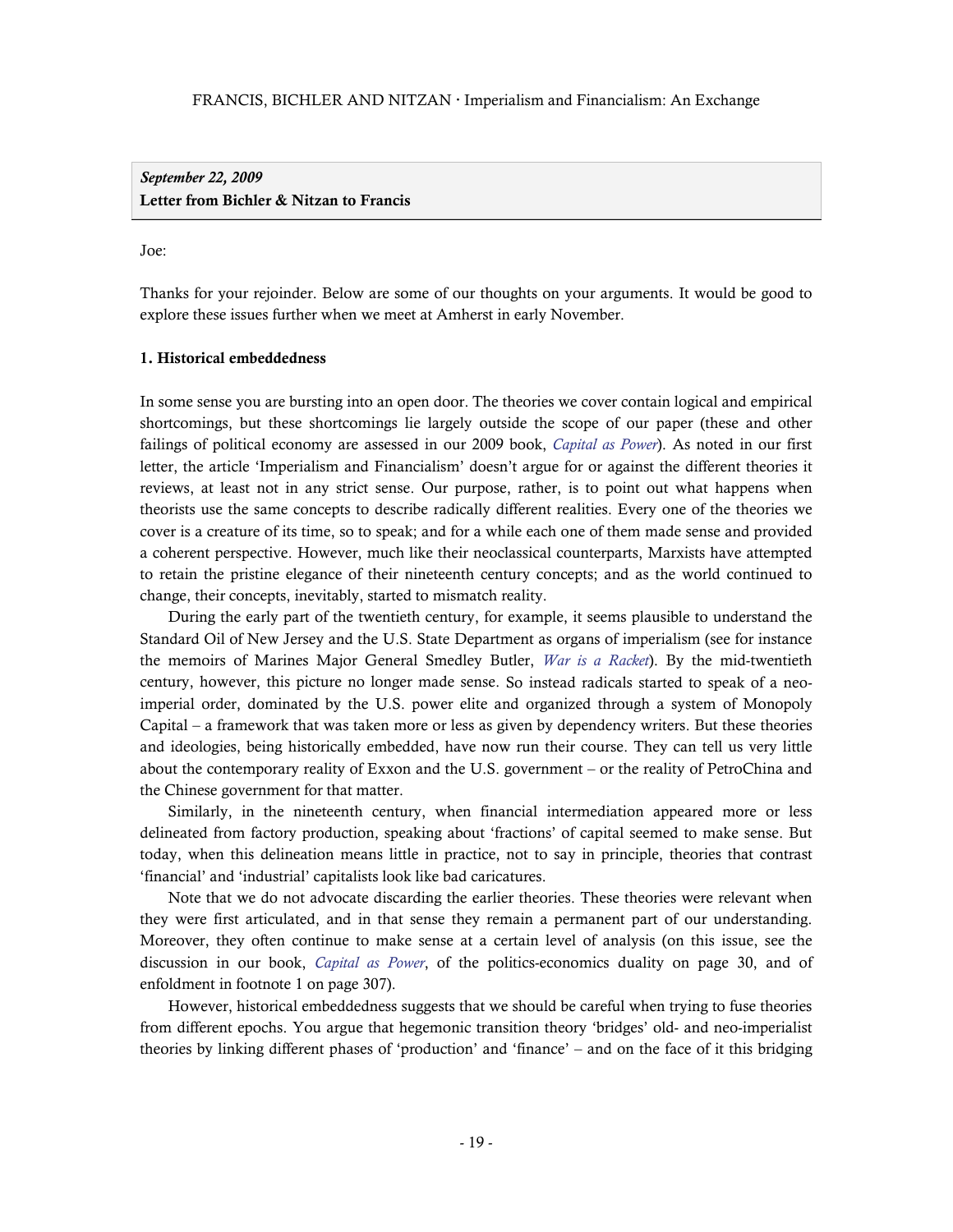seems tempting. But if the concepts and realities underlying these two approaches are no longer the same – or worse still, if they are contradictory – their fusion could be very misleading.

### 2. The disappearing nexus

Sleazy trick there with word counting . . . and you are correct that the 'strength' of the nexus hasn't been constant. However, your thematic breakdown of our argument is misleading. As noted above, theories of neo-imperialism and dependency are not really separate from but inextricably bound up with Monopoly Capital. The shift toward neo-imperialism was predicated on Monopoly Capital domesticating surplus absorption (partly through finance), while dependency was enabled by the concentrated power of Monopoly Capital to steer the foreign policies of core states. In this sense, the role of 'finance' remains deeply embedded in both of these theories.

#### 3. False dichotomy

You are correct that one can identify and distinguish between periods of growth and stagnation, even if their measurement is problematic, and that the difference between such periods is crucial for the *underlying population and for social development more generally*. But in our view, this distinction does not imply a parallel duality between 'material' and 'financial' phases of *capital accumulation* (the reasons for this latter claim, too long to spell out here, are articulated in our book, *[Capital as Power](http://bnarchives.yorku.ca/259/)*).

Regarding your points about foreign investment in Argentina, we believe that your argument is wrong. Capital inflows to Argentina – or to any other country – are always financial, by definition. The fact that these inflows are sometimes followed by the importation of machines (a change in the asset side of the balance sheet from cash to equipment) is irrelevant to the act of foreign investment (a change in the liabilities side, shifting equities from one owner to another) (see footnote 16 in 'Imperialism and Financialism'). More generally, investors are always forward looking, and in that sense they always speculate. This conclusion holds regardless of whether they buy a bank or a company than owns factories. Finally, for capitalists, the ultimate purpose of purchasing an asset is not to sell it, but to have it appreciate in value relative to other assets; the asset will be sold only if the owner feels that other assets promise a better risk/return combination.

### 4. The nationality of capital and the 'goals of U.S. capitalists'

You are correct in pointing out that foreign ownership of U.S. corporations – 14% in 2006 – is lower than foreign ownership in other leading countries. One important reason is that the U.S. corporate asset base remains the largest in the world, even in dollar terms. Note however that the foreign ownership of U.S. assets more generally – including *both* equity and bonds – isn't that low: in 2006, it amounted to nearly 20% -- compared to 30% in the U.K. (see the McKinsey [publication](http://www.mckinsey.com/mgi/publications/Mapping_Global/index.asp) you cite, Exhibit 3.12). If we think of capital as an undifferentiated 'income-yielding asset' (rather than 'income yielding corporate equity'), it seems that a sizeable chunk of U.S. capital is foreign owned.

But in our opinion, the crucial question here isn't the precise percentage of foreign investment or even its overall trajectory, but the general disposition toward it. And this disposition seems to have changed fundamentally. In 1987, Kuwait Investment Office (KIO) took advantage of the privatization of British Petroleum to buy 22% of the company's outstanding shares. At the time, the neoliberal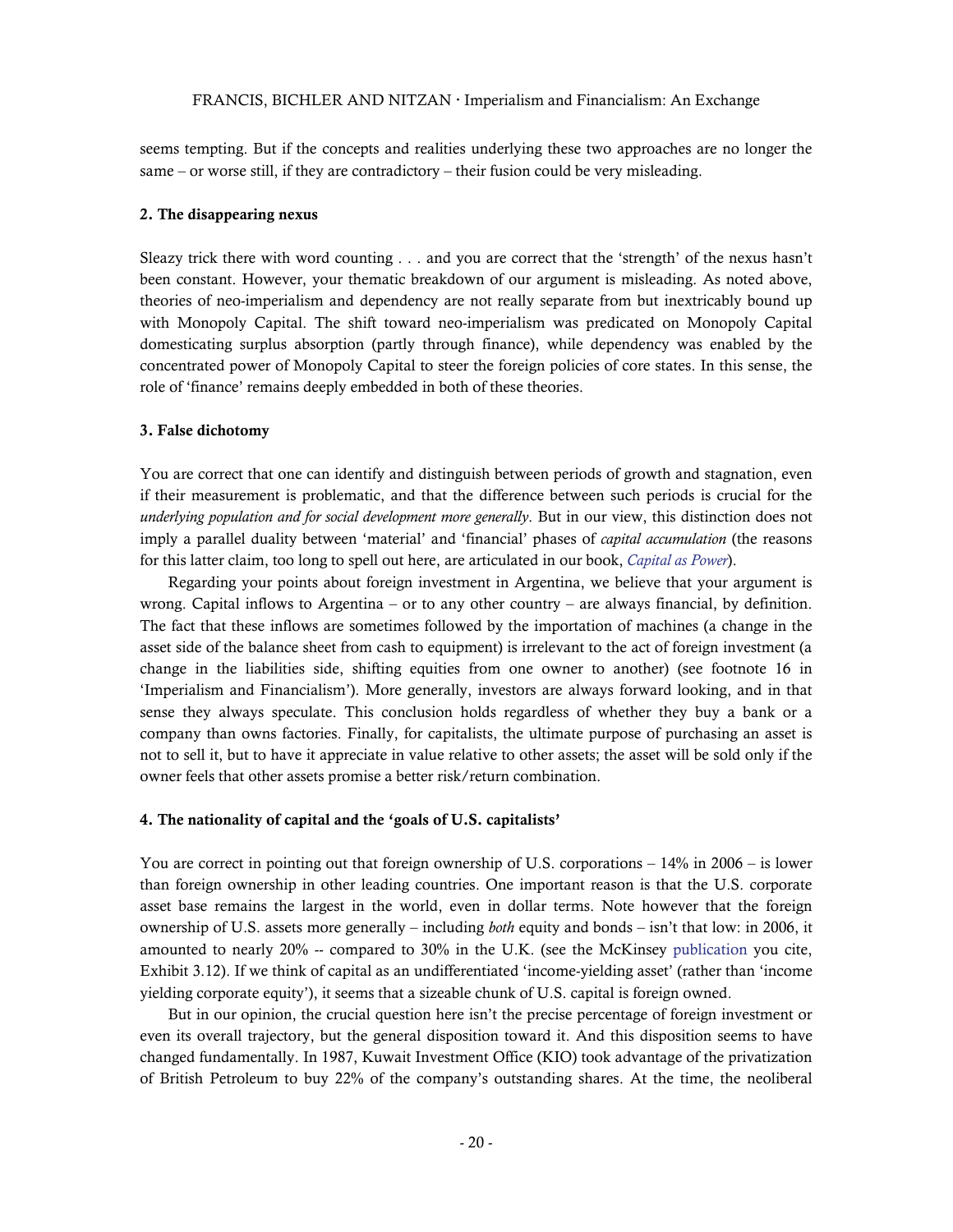Thatcher government was so horrified by this attack on its national 'crown jewel' that it forced KIO to reduce its stake to a more acceptable 9.9 per cent (see our 1989 working paper ['The Armadollar-](http://bnarchives.yorku.ca/135/)[Petrodollar Coalition: Demise or New Order?'](http://bnarchives.yorku.ca/135/) pp. 5-6). By contrast, when in 2008 Sheikh Mansoor of Abu Dhabi bought 16% of Barclays Bank – and then sold it less than a year later for a 70% profit – nobody even blinked. The difference? Capital has become totally vendible, within and across borders. There are no crown jewels any more. With the exception of 'national security' companies, every asset is now fair game. During the recent crisis, the U.S. authorities literally begged sovereign wealth funds to buy U.S. assets.

Finally, we don't know how to answer your question, 'what is it that the U.S. bourgeoisie wants?' But given the argument in the preceding paragraph, we don't feel that this is the right question to ask. For capitalists, more power means beating the average; but capitalists don't have the luxury to pick *which* average to beat. They are *compelled* to try to beat the most general benchmark available; and nowadays, when the entire world is open to investment, the most general benchmark is global. Local is less and less of an option.

Best, Jonathan and Shimshon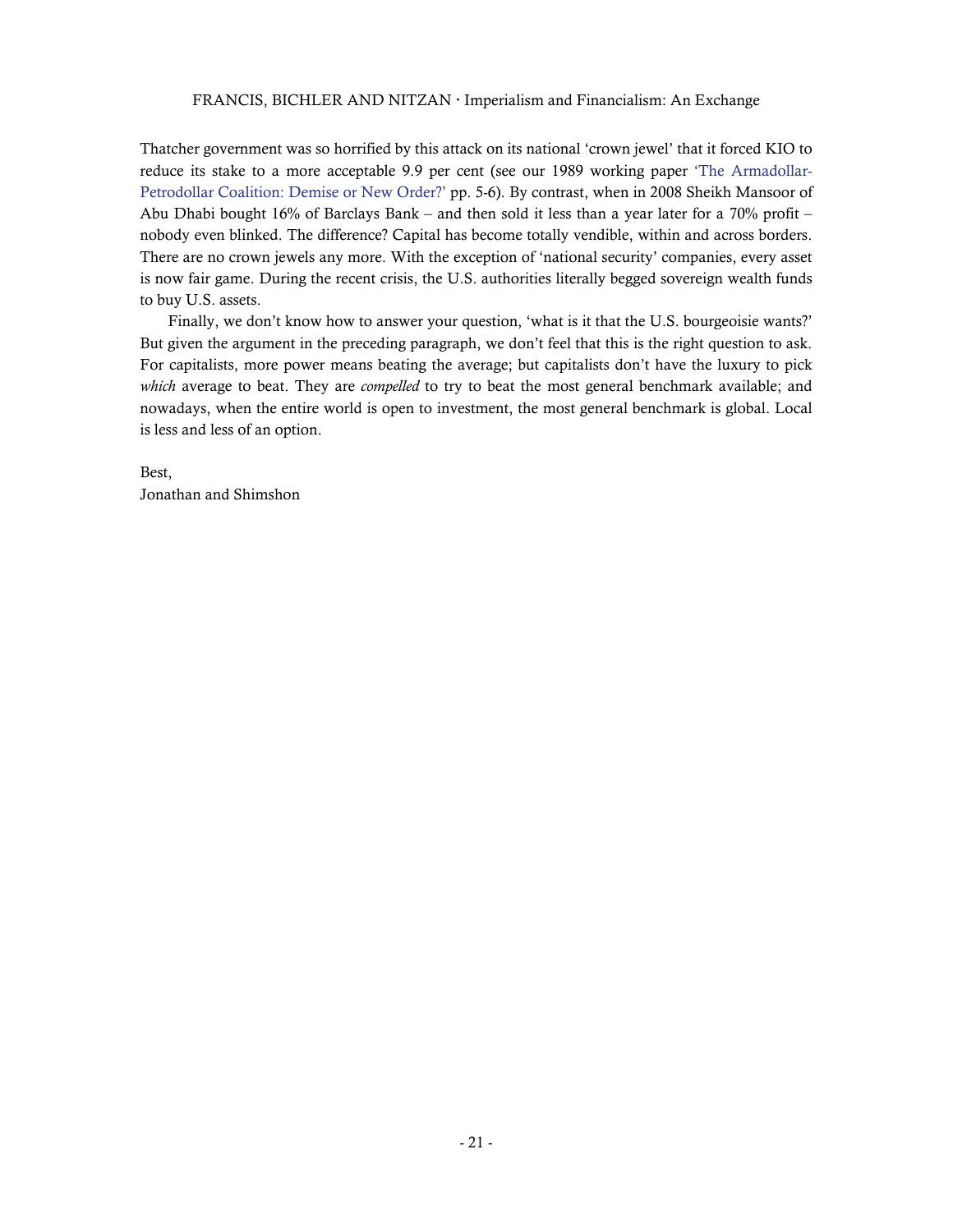# *December 5, 2009*  Letter from Francis to Bichler & Nitzan

Dear Jonathan and Shimshon,

Thanks once more for your reply. And apologies for the delay. Finally, I had the chance to look at the Datastream numbers, which I will comment upon in a moment.

First, though, I would like to point out an issue that possibly separates us. I am training to be an historian, currently looking at Argentina in the 20th century. I am principally concerned with understanding the past, whereas I think your principal concern is to understand the present and, if possible, the future. This means that some theories will still seem relevant to me, whereas they will appear hopelessly outdated to you. Perhaps being a historian necessarily involves bursting in through a lot of open doors.

For instance, when I ask 'what is it that the U.S. bourgeoisie wants?', I am thinking about the objectives of U.S. transnationals investing in Argentina in the 1960s, when the entire world *wasn't* open to investment. What criteria for success did they use during this period? How did it differ from the criteria used by Argentine investors? What was their objective? I don't think I can answer these questions by appealing to a 'global benchmark', given that such a thing didn't exist in the 1960s, even if it does nowadays. Maybe dependency theory and the monopoly capital school will help me understand what was going on when these theories were created.

In what follows I would like to make a few more critical comments about your paper 'Imperialism and Financialism: A Story of a Nexus'.

#### 1. Financialism and imperialism in Argentina

Firstly, apologies for wordcounting you. It was a sleazy trick. Nevertheless, I think it did demonstrate that if we stick to the standard definitions of 'finance' and 'capital', there wasn't a nexus between financialism and imperialism in the theories of neo-imperialism and dependency.

Bearing that in mind, I'd like to offer a little illustration of why the nexus between financialism and imperialism still seems relevant for developing countries. [Figure 6](#page-22-0) below presents a proxy for the degree of financialism in the core of the global political economy (net interest/gross domestic income in the United States) with another for the degree of imperialism in Argentina (net financial service transfers/exports, from the balance of payments). As can be seen, during the twentieth century high degrees of financialism in the core were associated with more of Argentina's foreign exchange earnings being siphoned off abroad. A nexus between financialism and imperialism therefore seems like quite a relevant concept. Moreover, Arrighi's dichotomy of 'productive' and 'financial' expansion also seems quite relevant, given that the 1940s-70s were a relative 'golden age' for Latin America, only ending with the rise of financialism in the 1970s and '80s.<sup>9</sup>

<span id="page-21-0"></span><sup>9</sup> See P. Astorga, A.R. Bergés & E.V.K. FitzGerald 'The Standard of Living in Latin America during the Twentieth Century', *Economic History Review,* LVIII, 4 (2005) pp. 765-96.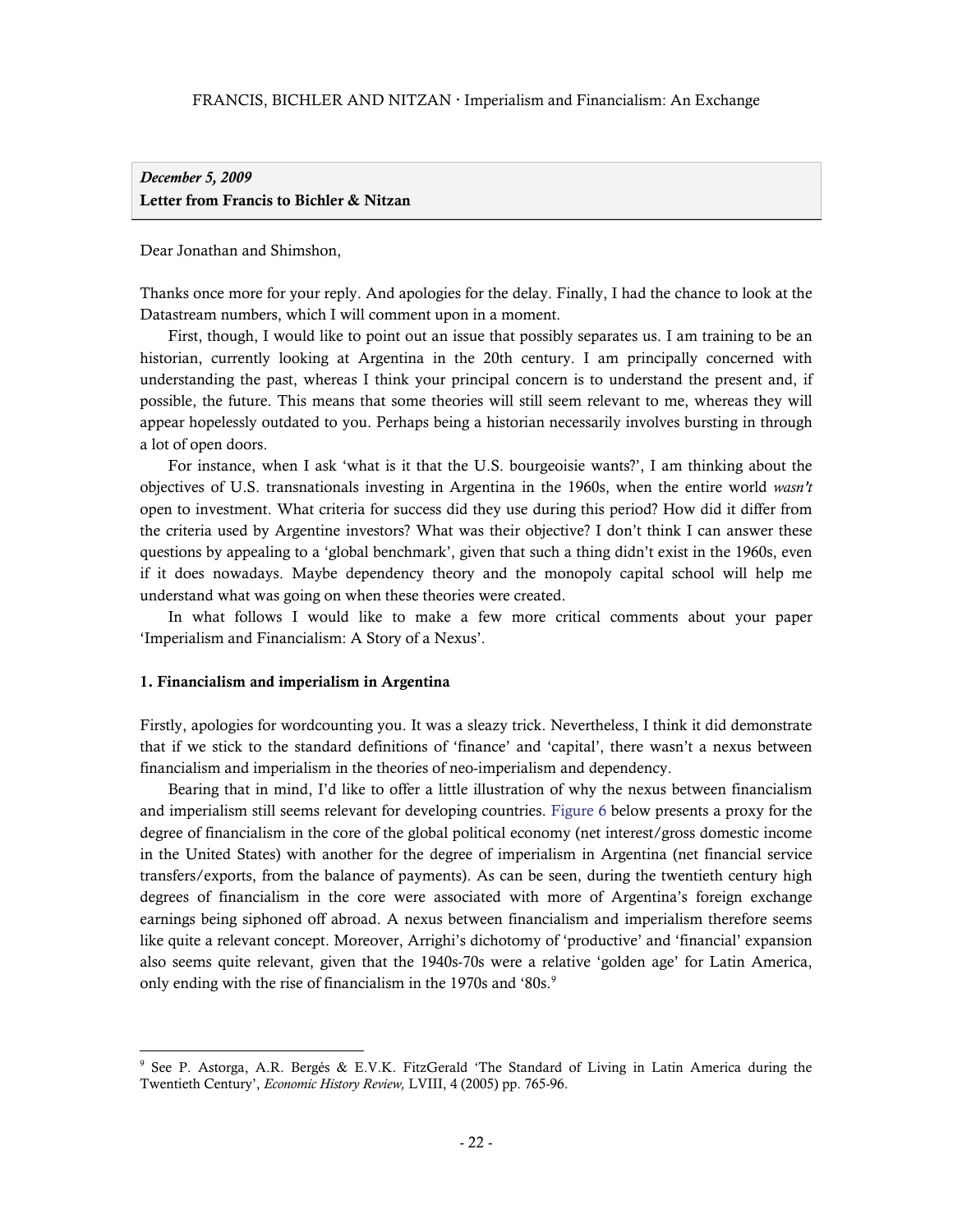

### <span id="page-22-0"></span>2. The United States and financialism

I had a chance to look at the Datastream numbers on global profit shares. Unfortunately, analysing the data didn't produce any great new revelations. I have made the dataset available on-line at <http://www.joefrancis.info/databases/worldpowerdata.xls> in case you or anyone else can spot anything that I missed.

While looking at the data, three things came to mind:

- (1) I had an idea as to why FIRE sector profits are a smaller percentage of total profits in the United States. It could be because, in historical terms, FIRE sector companies have tended to be listed *before* other sectors. If this were the case, the lower share of the FIRE sector in total corporate profits would be because the process of capitalisation started earlier there.
- (2) Consequently, it would be unfair to compare the absolute level of the FIRE sector's profits in the United States with that in the rest of the world, so it is impossible to conclude that the United States was 'catching up' during that period.
- (3) That said, the rapid growth of the FIRE sector's share of profits in the United States does remain very interesting. Such high rates of growth – much higher than in the rest of the world – suggest that the U.S. FIRE sector was more dynamic than in other countries, possibly driving the processes of financialism across the world. This would, moreover, be more in line with the common sense perception of Wall Street driving 'financial globalisation' since the 1980s.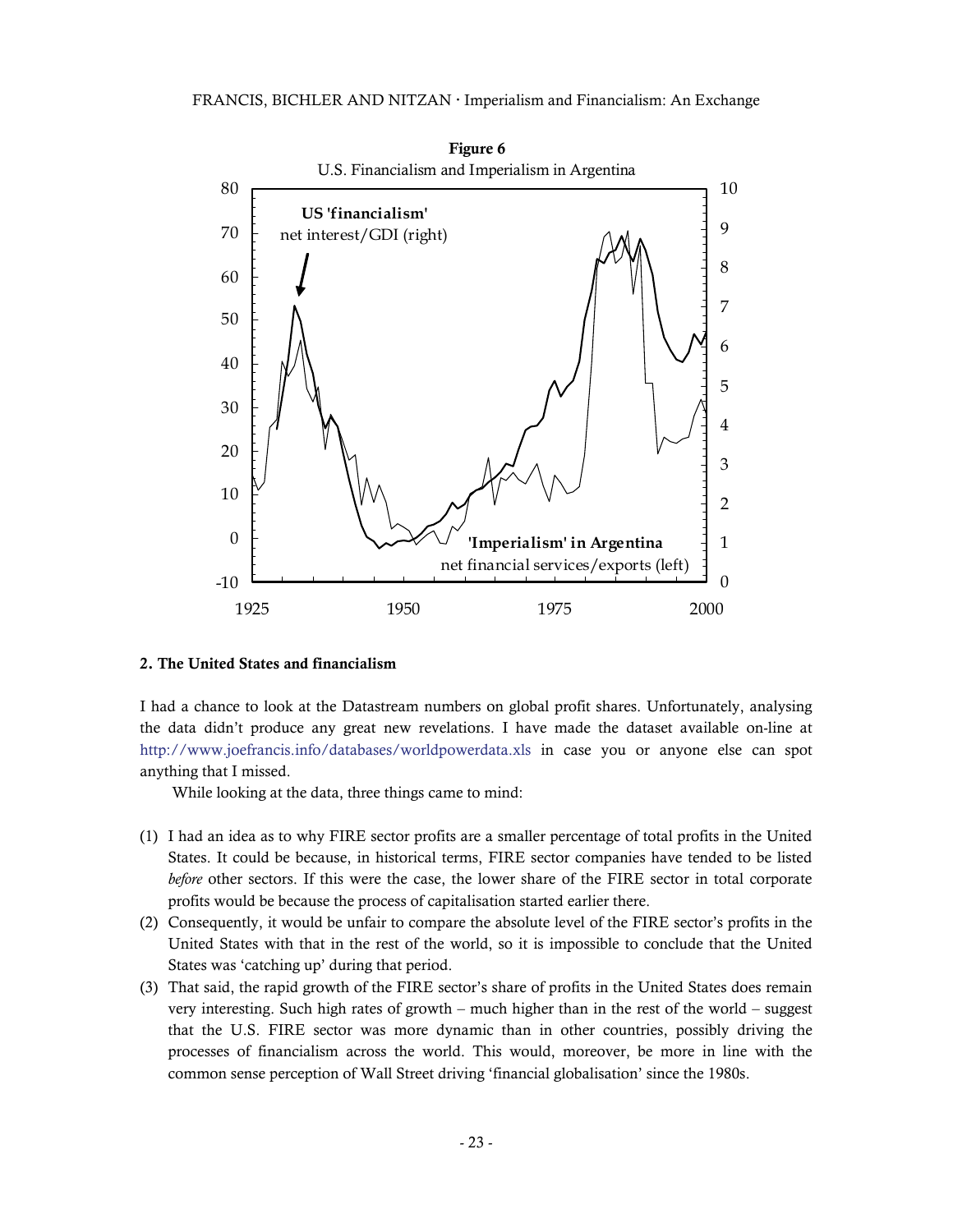### 3. Profit shares and world power

The other thing I would like to question is your use of global profit shares to measure world power: Is this really sufficient? There are facets to world power other than profits and ownership. Was China powerful before it had a stock market? Of course: It had a billion people and a nuclear bomb. Therefore, although *capitalist power* may be captured by this measure, we do not yet live in a 'purely capitalist' world, so other facets of power need to be considered.

Moreover, were you to take this as the major determinant of world power, it would mean taking exchange rate policy as the key battleground of global power struggles, since, as I suggested before, the U.S. global profit share appears to have been largely determined by the exchange rate of the dollar. Looking at the Datastream numbers has partially confirmed this claim. Using monthly data smoothed as 12-month moving averages, there is still a close correlation between the U.S. share of global profits and the exchange rate vis-à-vis the Japanese yen  $(r^2 = .85)$ , although it is less clear vis-à-vis the German mark ( $r^2 = .72$ ). I think to test this claim properly, one would need to calculate the U.S. dollar exchange rate vis-à-vis a sample of major currencies weighted according to their share of global profits. For me this is too much work, given that I have further reservations about this whole debate.

#### 4. Three bald men?

Up to now, it is quite possible that we have been like three bald men arguing over a comb. I don't think any of us is particularly interested in quantitatively measuring the extent of 'US power'; yet it is precisely over such measurements that we have been arguing. None of us, I believe, is particularly concerned with the 'nationality of capital'.

In Argentina, for much of the post-war era there was a great concern to create a 'national bourgeoisie'. The idea was that foreign capital was 'imperialist' and only concerned with 'exploiting' Argentina, whereas national capital would pursue 'development'. And so, beginning in the early 1970s, numerous measures were adopted to promote the formation of large Argentine-owned companies: public funds were invested in them, public companies were obliged to buy from them, public credit was redirected towards them. The irony of this story is that the Argentine conglomerates that benefited from this government largesse had little interest in 'development'. After various financial reforms in the late 1970s, they turned their hand toward currency speculation while overseeing the country's deindustrialisation. Later these same conglomerates would participate in the privatisation of the public sector, then sell their Argentine assets to foreign investors and send their capital abroad.

This story suggests that over the past 30 years or so, the nationality of capital has become decreasingly relevant for understanding Argentina. Perhaps a more relevant conceptual framework would be something closer to Hardt and Negri's *[Empire](http://www.angelfire.com/cantina/negri/HAREMI_unprintable.pdf)* (Harvard, 2000), although without so much overblown verbiage and some (!) empirical content. Moreover, such an approach is much more in line with Marx and Engels' original view of capitalism as a totalising order, using prices to batter down Chinese walls.

In conclusion, I have criticised various aspects of your paper 'Financialism and Imperialism'. I think that some of my criticisms were sound, while others were less so. The U.S. share of global foreign assets *did* stabilise with the take-off of financialism in the mid-1970s; however, given my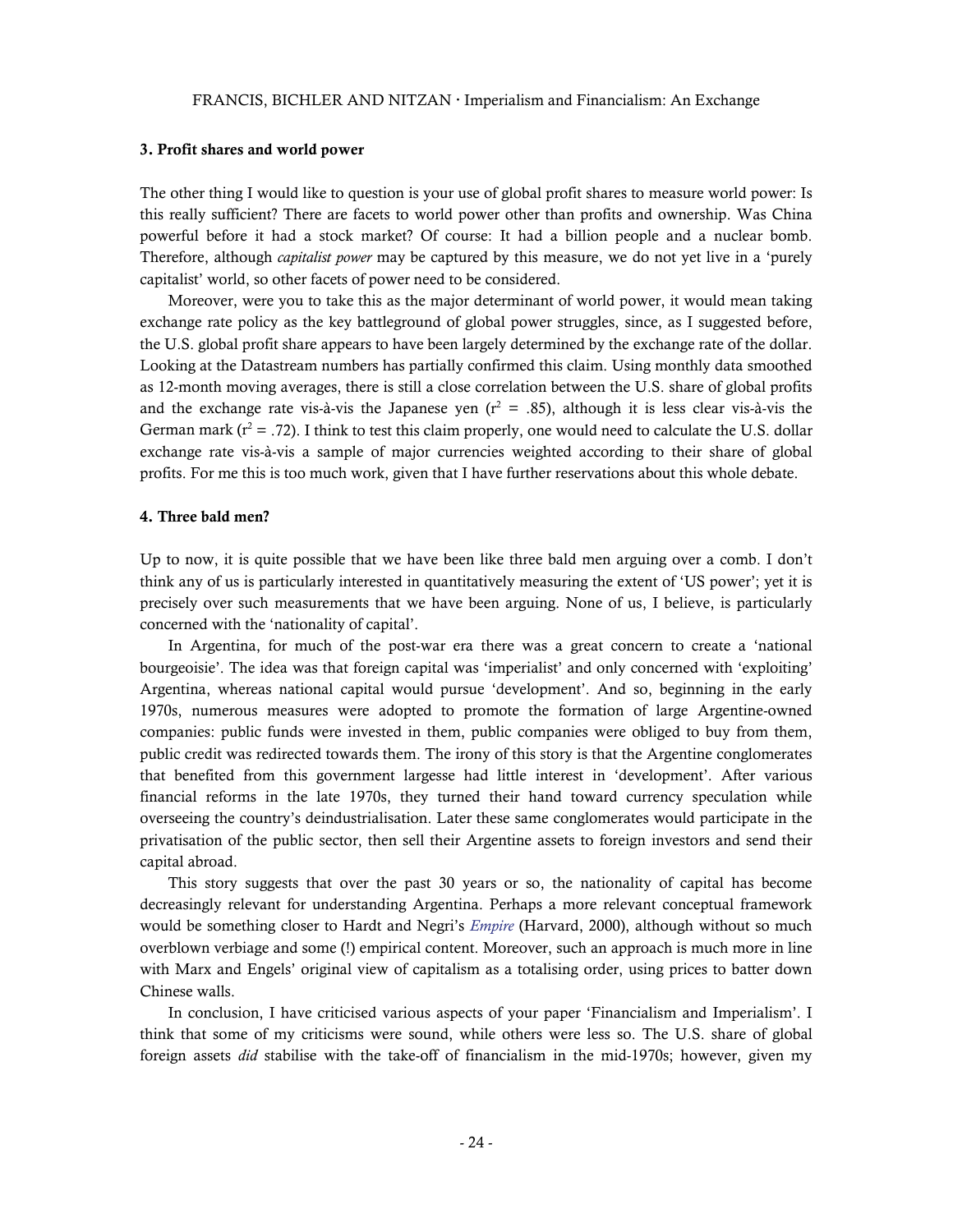reservations about the concept of the 'nationality of capital', I'm not sure this measure is particularly meaningful. Ditto the evolution of global profit shares.

On the other hand, I believe that Arrighi's distinction between 'productive' and 'financial' expansions remains a useful one. Moreover, I have demonstrated that during the twentieth century, at least in Argentina, financial expansions were associated with higher degrees of 'imperialism'. Therefore, the nexus still stands.

Finally, I would like to thank you for this correspondence, especially for your willingness to respond to my criticisms – openness to debate is not a virtue shared by all academics. This is a shame because for me this has been a highly enjoyable and productive exchange.

Warm regards, Joe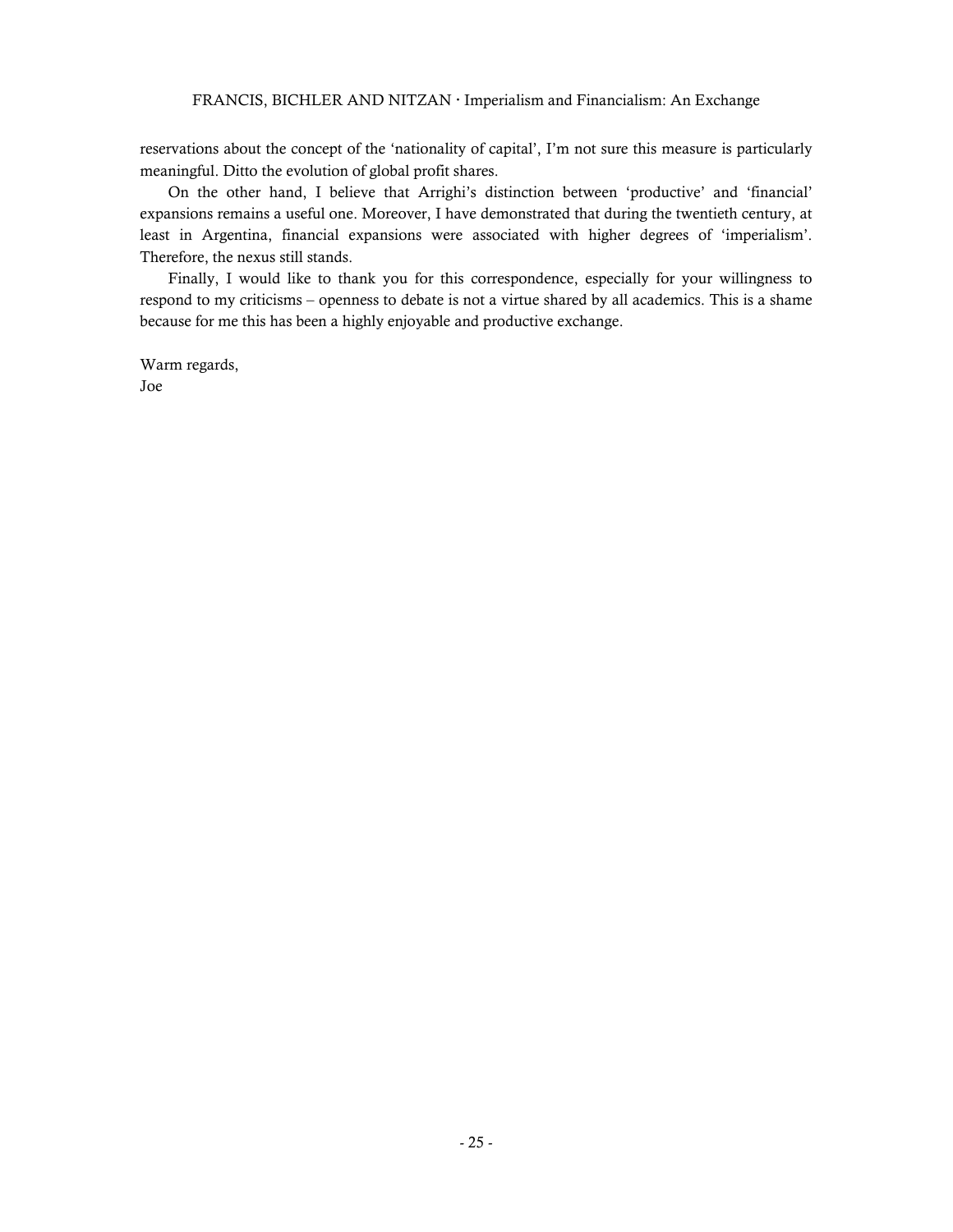# *January 15, 2010*  Letter from Bichler & Nitzan to Francis

### Dear Joe:

Thank you for your letter of December 5, 2009. It seems that we have sufficiently clarified our respective positions, and that the time has come to wrap up the exchange, at least for the time being. Before signing off, though, we would like to make one last point.

The key purpose of our article was to illustrate how the terms 'imperialism' and 'financialism' – and the nexus between them – have been altered and reinterpreted to the point of meaning everything and nothing. The consequence of this dilution is illustrated in the way you explain your [Figure 6](#page-22-0) on 'U.S. financialism and imperialism in Argentina'.

Your figure shows a tight historical correlation between the U.S. share of net interest in GDP, on the one hand, and the Argentinean ratio of net financial services to exports, on the other. You interpret the first series as a proxy for U.S. 'financialism' and the second series as a proxy for 'imperialism', and you argue that their correlation shows that the nexus between them is still relevant.

We find this to be a very neat chart. However, elegance notwithstanding, your interpretation of this chart and the conclusions you draw from it seem unwarranted.

#### 1. Terminology

Begin with the term 'financialism'. This term is rooted in the classical debate on the source of productivity, a controversy that began with the French Physiocrats, if not earlier, and that continues to haunt economists till this very day. Situated in this larger debate, Marxists tend to identify economic activity as productive if it generates surplus value. Industry, they say, generates such surplus value and therefore is productive; by contrast, commerce and finance do not generate surplus value, which makes them unproductive. The concept of financialism draws on this distinction. It denotes a shift of emphasis from productive industrial activity to unproductive financial activity – a process that is dominated by financiers, directed by financial organizations and governed by the logic of financial intermediation.

Now, as you surely know, we reject the basic terms of this debate and, by extension, the very concept of financialism. Regardless of our own view, though, your data in [Figure 6](#page-22-0) do not seem to say much about financialism. These data do not show the growing importance of financiers; they do not show the greater role of financial intermediation; and they do not show the increasing subjugation of society to the principles of financial calculations. All they do is plot the share of net interest in GDP.

To be sure, the net interest share of GDP is an important ratio. But, taken on its own, it has little to do with financialism. In the national accounts, the magnitude 'net interest' denotes the interest payments that private enterprises make to their creditors less the interest payments that private enterprises receive from their debtors. This net interest, like profit, is a *legal* classification of capitalist income. In this classification, net interest is the return on debt, whereas profit is a return on equity. And that's basically it.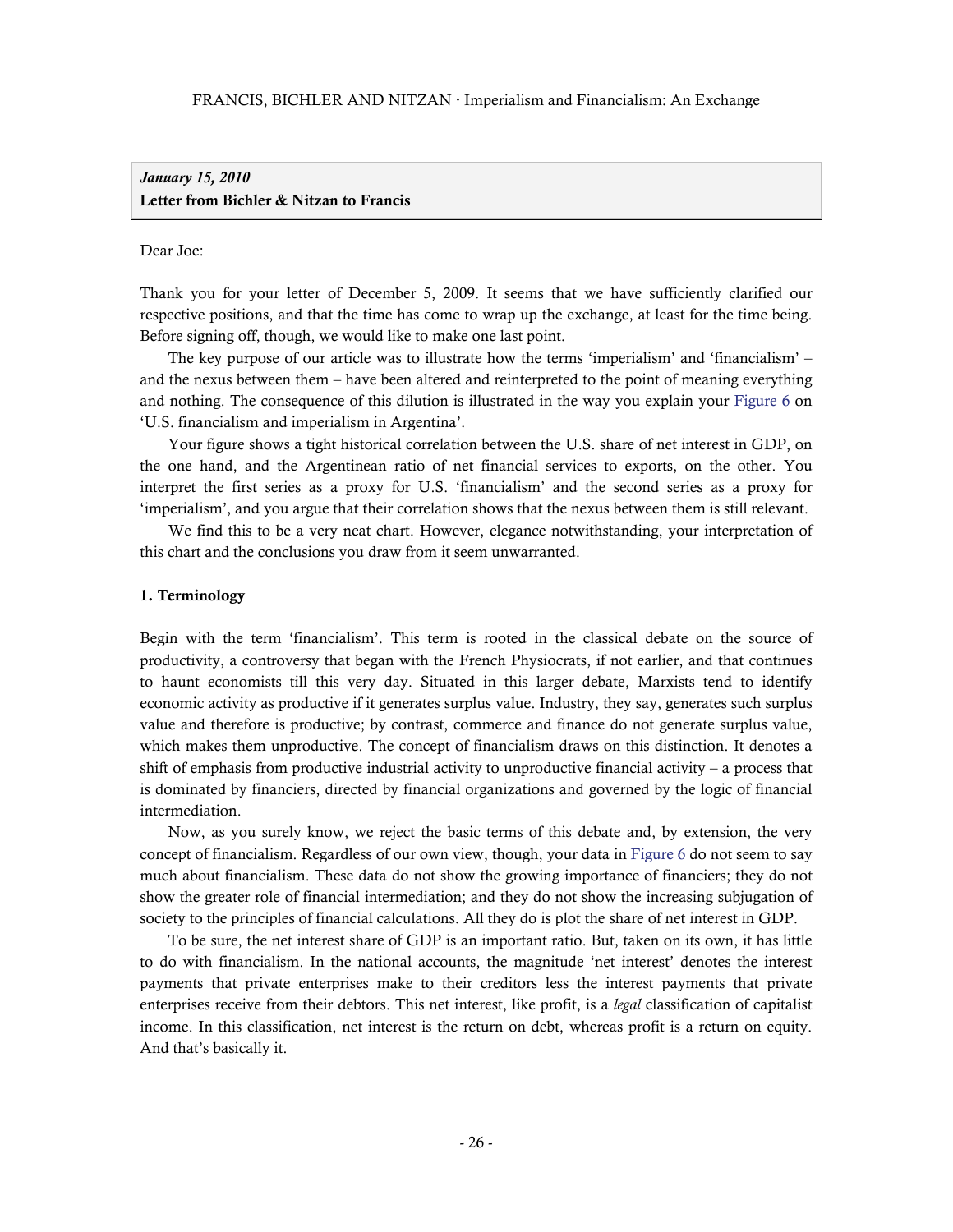There is no correspondence between interest and profit on the one hand and the type of production on the other. All corporations – whether they are an Exxon (typically classified as 'industrial'), a Mitsubishi Trading (classified as 'commercial'), or a JPMorgan-Chase (classified as 'financial') – are capitalized through *both* debt and equity and therefore pay *both* interest and profits. The result is that, all else being equal, the higher the debt/equity ratio in a society, the greater the ratio of net interest to profit – *regardless of what is being produces or how it is produced*. And since both debt and equity are 'financial' entities to begin with, the ratio of net interest to profit (or the share of net interest in national income more broadly) can tell us nothing about the degree of 'financialism'.

Next, consider your proxy for 'imperialism'. As noted in our original article, the meaning of this term changed several times over the past century. Initially, it was associated with the core states exporting their excess surplus to the periphery (old imperialism); then it was used to describe the core sucking in surplus from the periphery (dependency and world systems); and most recently it has been linked to the core using the financialized liquidity of the periphery to fuel its own asset markets (hegemonic transition).

Obviously, these are very different if not mutually exclusive views. Your own measure – the ratio of net financial services to export earnings – seems consistent, at least nominally, with the dependency/world systems interpretation; that is, with surplus being sucked in from the periphery to the core. This measure, though, doesn't describe the old imperial investment of core surpluses in the periphery, and it doesn't account for the hegemonic transition argument in which liquid assets flow from the periphery to the core.

#### 2. Interpretations

Now, in your [Figure 6,](#page-22-0) the two series – U.S. net interest as a share of GDP and the ratio of Argentina's net financial services to export – follow a pronounced cyclical pattern. If we accept your argument and take the first ratio as a proxy for imperialism and the second for financialism, we would conclude that the two processes crumbled during the 1930s-1940s, soared during the 1950s-1970s and receded again beginning in the 1980s. On the face of it, this description seems consistent with the collapse of colonialism and high finance in the first half of the century, and it certainly sits well with the growth of neo-imperialism since the 1950s and the sprouting of neoliberalism in the 1970s.

But what about the period since the 1980s? According to the theory of hegemonic transition, this period is the pinnacle of financialism – yet your chart shows that both financialism and imperialism have *declined*.

In our view, the explanation is much simpler. The correlation of the two ratios in your [Figure 6](#page-22-0) arises not because 'imperialism' drives 'financialism' or vice versa, but because both ratios are determined by the same underlying processes: (1) the numerators of the two ratios – net interest in the United States and Argentina's net financial services – move up and down with the rate of interest; and (2) the denominators of the two ratios – U.S. GDP and Argentine exports – move up and down with global growth and contraction.

The importance of the rate of interest here is illustrated in [Figure 7](#page-27-0) and [Figure 8.](#page-28-0) The first of these charts contrasts the U.S. share of net interest and miscellaneous payments on assets in GDP with the long term rate of interest on U.S. government bonds (a proxy for the average rate of interest). The correlation is obvious and trivial: since the amount of outstanding debt changes relatively slowly, the net interest share of GDP tends to be heavily influenced by the rate of interest. Note that the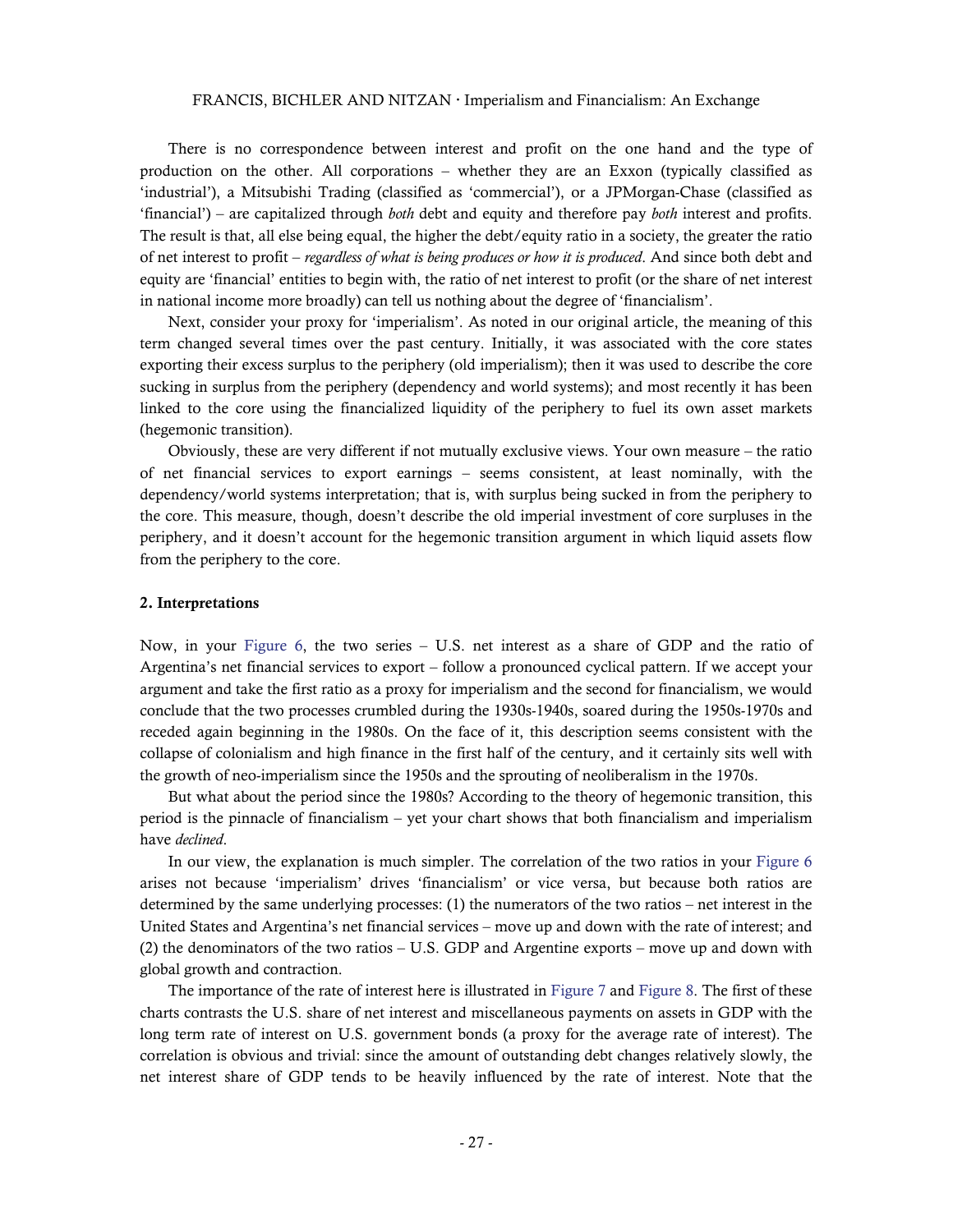

Figure 7

SOURCE: U.S. Bureau of Economic Analysis through Global Insight (series codes: INTNETAMISC for Net Interest and Miscellaneous Payments on Assets; GDP for GDP); U.S. Department of the Treasury through Global Insight (series code: RSGBLT for interest rate on long-term government bonds, calculated by Global Insight as the simple average of bid yields on all outstanding government bonds neither due nor callable in less than 10 years).

correlation is less pronounced for the 1930s and 1940s. During that period, the depression and subsequent war-induced boom caused GDP to collapse and then soar, and that sharp cycle made the net interest share of GDP fluctuate by much more than the rate of interest.

<span id="page-27-0"></span>[Figure 8](#page-28-0) illustrates the same logic with respect to the Argentinean ratio of net financial services to exports (using your own data). During the 1930s and 1940s, Argentinean exports collapsed and boomed with the global cycle, making the ratio of net financial services to export follow the same up and down cycle as the U.S. net interest share of GDP. In the subsequent period, however, the relative changes in interest rates tended to be much larger than the relative changes in both exports and the magnitude of foreign debt; hence the tight correlation between the two series in the chart.

Of course, one could argue that the ups and downs of interest rates, GDP and exports are all facets of imperialism and/or financialism – but that claim would only demonstrate our point that the nexus between them now means everything and nothing. . . .